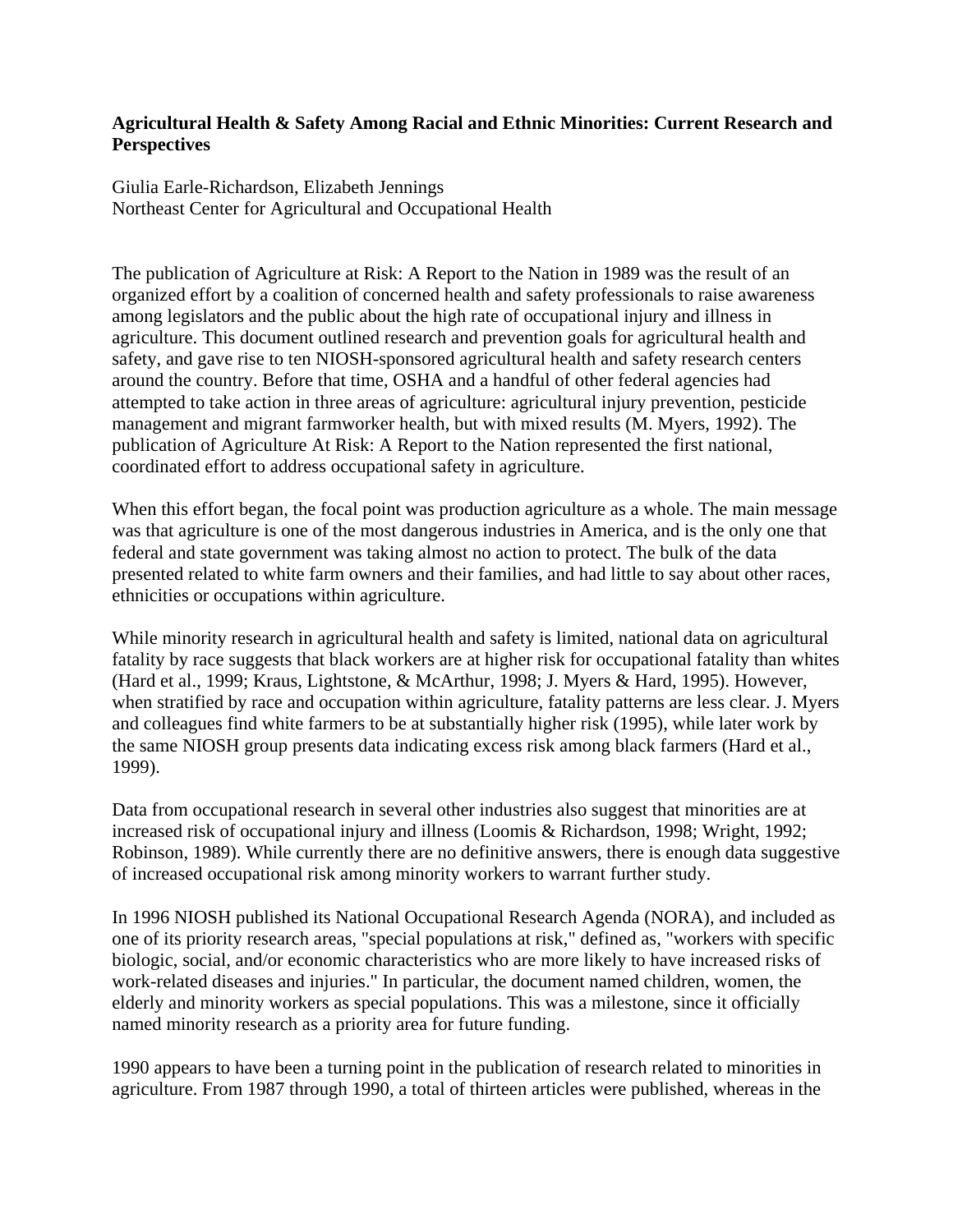four years following, the rate more than doubled to 41 published articles. That trend continues, with roughly eight articles published each year.

In addition, data from the NIOSH-supported agricultural health and safety centers show steady increases in center activity devoted to minority occupational health. In a survey, the Centers were asked to estimate the number of studies and prevention programs ongoing in 1990 (or the year the center was established if after 1990) and again in 2000. The most frequent response for the baseline year was 1-2 projects in research and also 1-2 projects in prevention. By 2000, the most common response was 3-5 projects for both. Similarly, the most common comment received by the survey was that minority research and prevention has risen in importance among the Center's priorities. At the same time, most respondents commented on the inherent difficulty of carrying out research in this area. This comment was typical:

A major challenge is the temporary nature of employment either due to migration, or due to the workers actually settling in an area to do seasonal crop work during planting and harvesting, while at other times working in non-agricultural jobs. An equally major challenge in studying, or serving minority workers is that they are difficult to access due what seems to be a perception of adverse consequences from divulging information, or from just being observed (Kennedy, 2001).

However, five years after NORA, published health and safety research on minorities in agriculture is still scarce compared to the quantity of data that exists on white farm populations. If each racial or ethnic minority group in agriculture is considered separately, then the imbalance in the quantity of available research with respect to white farm owners is even more extreme. The research that does exist concentrates on a few populations in a few locations, such as Hispanic migrant and seasonal farmworkers in the West and Southeast, and African-American farmers in the South. Certainly more research on all aspects of minority agricultural health and safety are needed, especially among groups as yet unstudied.

In considering current and future research and prevention, it is important to look at more than just the quantity of studies, and the groups represented, but also at what questions the research seeks to answer, and how data are collected. Ultimately, the manner in which research is conceptualized, conducted, and interpreted in minority occupational health and safety will determine whether these efforts actually result in improved health and safety of minority workers.

# **Overview**

Table I shows the quantity and type of studies published on various minority worker populations in agriculture. A second table (Table II) was created to summarize the unpublished outreach and education activities undertaken by the NIOSH-supported Agricultural Health and Safety Research Centers in each region. Table II is not intended to represent all education and outreach efforts being undertaken for minority agricultural workers, but simply to provide examples of current activities, organized by group, from around the country.

In reviewing Table I, some generalizations about agricultural health and safety research on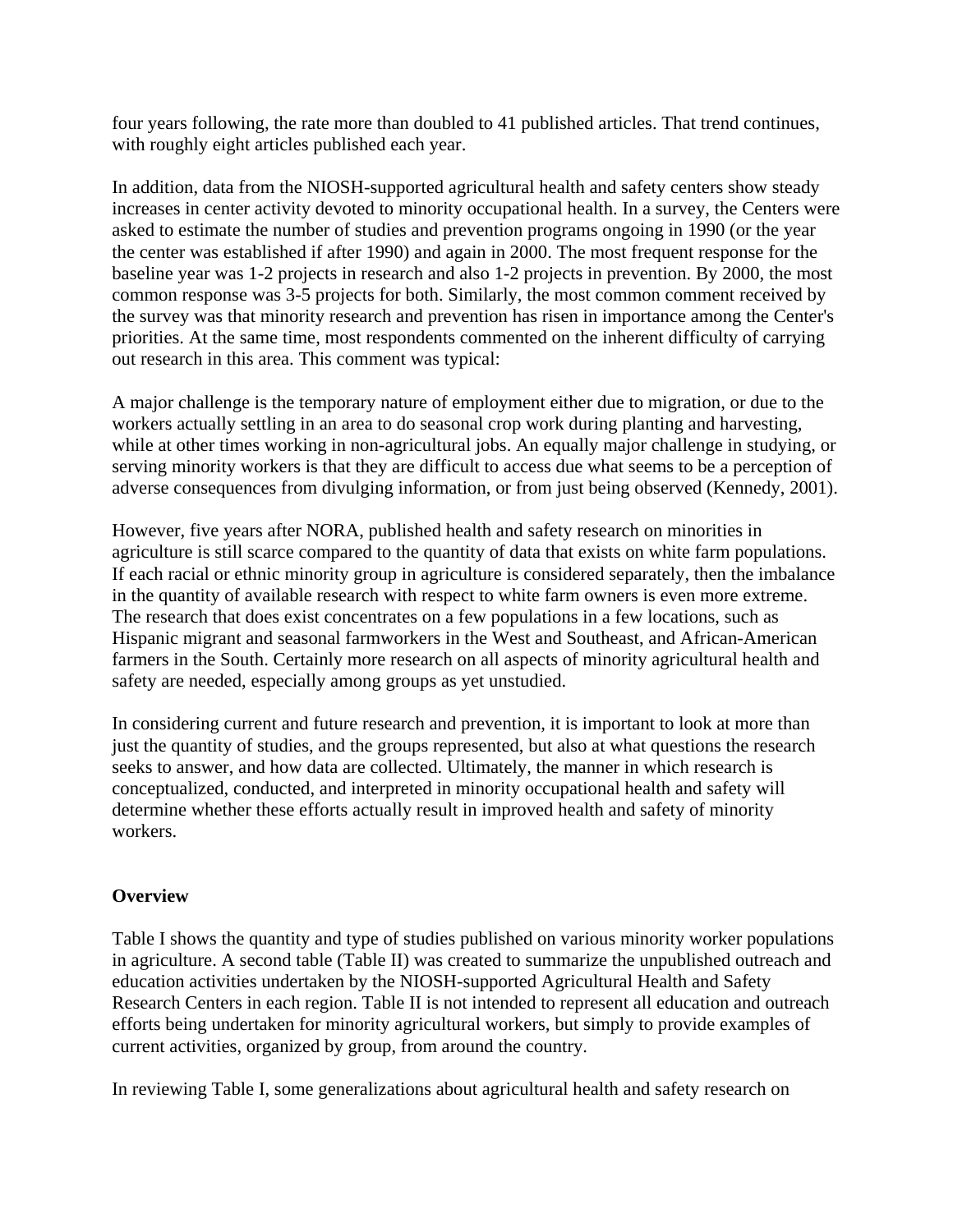minority populations can be made. First, the bulk of the research concentrates on Hispanic migrant and seasonal farmworkers in California and in the Southeast, with the Hispanic farmworkers in the Northeast a distant third. Speaking very generally, research in these three leading regions is similar in terms of study question type and methods. All three look at injury, communicable disease, environmental exposures and social factors. In addition, Hispanic farmworker research in both California and the Southeast includes general health assessments. In California, we also find evaluations of ergonomic interventions.

In terms of findings, the table shows several elevated prevalence rates for Hispanics, African-Americans, and Caribbeans in communicable disease (Ciesielski, Seed, Ortiz, & Metts, 1992; Ciesielski, Seed, Esposito, & Hunter, 1991; Ciesieleski, Handzel, & Sobsey, 1991; Hibbs,Yeager, & Cochran, 1989; Jacobson, Mercer, Miller, & Simpson, 1987). In terms of fatal injury, the data are inconclusive. Some data show white farm owners at highest risk for death (J. Meyers & Hard, 1995), whereas other research suggests that African-American and Hispanic farmers and farmworkers have higher fatal injury risk than white farmers (Hard et al., 1999; Stallones, 1999). In addition, several common health problems are identified for many of the racial/ethnic populations, but they are not in rates, which lend themselves to comparison with the general population. There are also a wide variety of qualitative descriptive findings presented throughout the research.

Because of the diversity of the outcomes considered by each study, even within the groupings of race/ethnicity, occupation, and region, their results cannot be combined to paint a clear picture of the overall occupational health of the populations within any of these strata. This may simply be a function of the field being relatively young.

The following discussion of published studies will focus on how effectively researchers have addressed each of four key areas: a) the definition of the study population; b) definition of the "occupationally healthy" worker; c) measures of occupational health; and d) identification of possible causal factors.

### **a) Definition of the Study Population**

In any research, careful consideration must be given to how the study population is to be defined. Traditionally, researchers looking at minorities in all fields have tended to group minorities into broad categories such as "African-American" or "Hispanic," without any thought to whether these labels actually constitute a group in any meaningful way. Unless one is to argue that the tint of a worker's skin or his eye color is causally related to his risk of occupational injury or illness, other factors than these must be considered in the design of studies aimed at establishing causal relationships between risk factors and morbidity. Certainly, the tasks the worker is undertaking will play a large role in risk. So will cultural and social factors associated with ethnic or racial group membership, but only if that group actually functions as a group or is viewed as a distinct group in society.

In addition, the geographic location of a group is an important and often overlooked factor, since the political and historical influences on minority occupational safety will certainly vary in different regions of the country. In reviewing and presenting the existing literature, the authors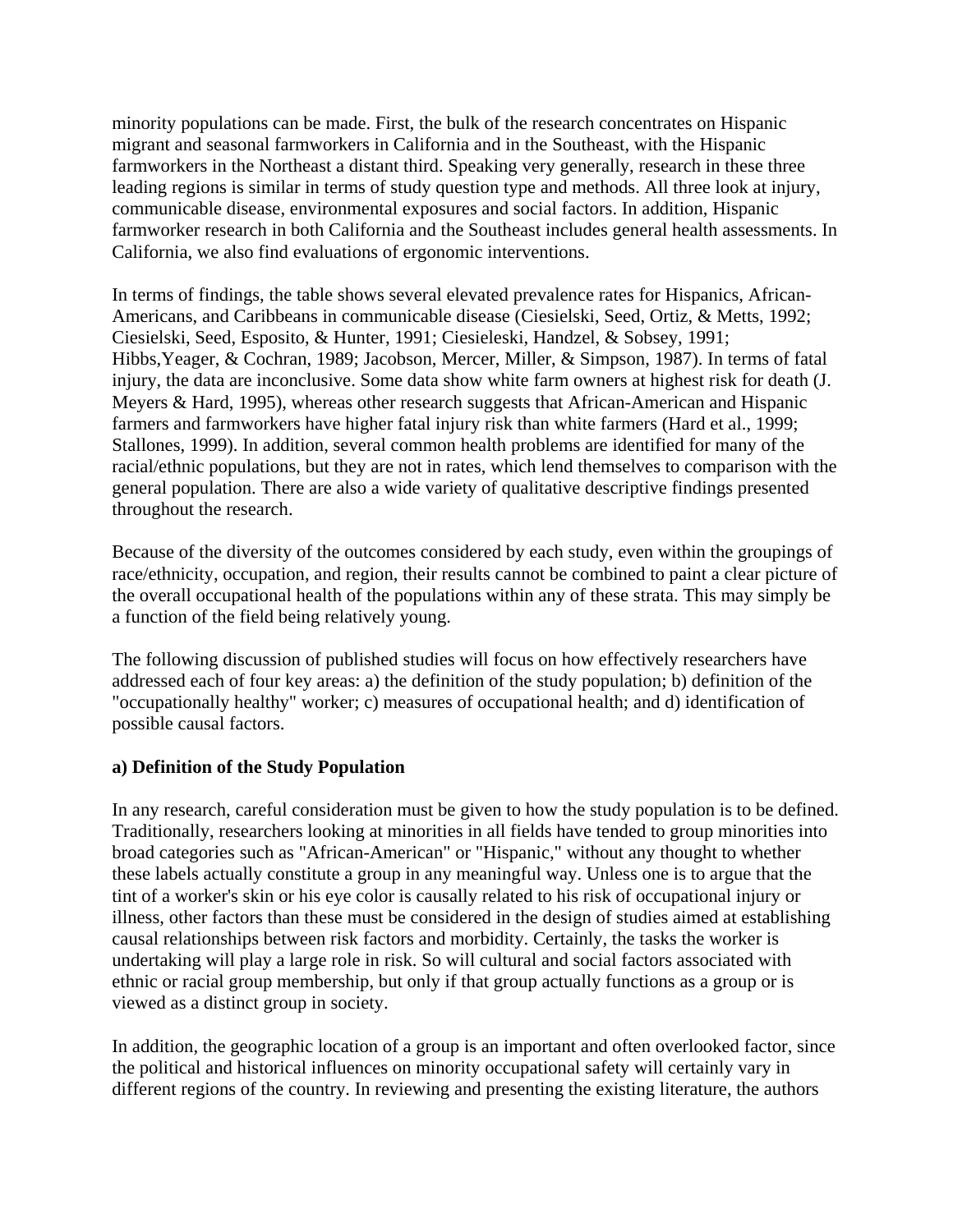grouped published research along the three dimensions mentioned above: race/ethnicity, job type, and geographic location. While this is not intended as a hard and fast rule of group definition, each group should be defined following some explicit rationale. Clear and defensible definitions of study populations are particularly important in minority research, since minority health research has at various times in the past been appropriated for racist purposes in an attempt to show white superiority (Krieger, 1987).

In the case of minority farm owners, research tends to focus on specific groups using the race/ethnicity, occupation, and location definition advocated in this review. Arcury (1995) describes African-American farmers in detail, looking at, for example, geography, farm size, commodity, and history of farm ownership. Describing the study population in detail may be easier to do with some farm populations than others, since not all workers are permanent, legal residents, with distinct racial identities, as this population is.

For example, in studies looking at migrant and or seasonal farmworkers, definitions are often incomplete or extremely broad. This becomes problematic when attempting to interpret results. Researchers need to state precisely who is represented in the results, and what work task, cultural, political or social conditions may be associated with the findings.

The community studies by Griffith (1995a) are very detailed and descriptive, but they define groups by geography (city) mainly, and then make inferences about migrant and seasonal workers, under the assumption that they make up a large proportion of the population. The authors attempt to determine racial/ethnic percentages of their study populations, but do not present results stratified along racial/ethnic lines.

Many studies (Hard et al., 1999; Arcury & Quandt, 1998b; Crandall, 1997; J. Myers & Hard, 1995) do not specify exactly what is meant by the term, "farm worker". It is not clear whether this group includes temporary harvest labor, family members or full-time, paid employees. These are very distinct groups which should be identified.

One important aspect of group definition relates to not only naming the occupation of the group within agriculture, but in identifying as closely as possible the actual job tasks undertaken, since they are the fundamental sources of injury and illness risk. Isaacs, (1995) gives a very informative listing of major job tasks of migrant and seasonal farmworkers by commodity. Ergonomic studies (Meyers, 1999; Miles, 1996) contain highly detailed descriptions of work task. Hopefully, subsequent ergonomic research will use this detailed information to correlate certain occupational injuries or illnesses with certain commodities and tasks. This type of task description would also be helpful in other types of studies.

Several studies look at migrant and seasonal farmworkers as an occupational group without selecting one ethnicity/race as the main population of interest (Garcia, 1996; Earle-Richardson, 1998; Chi, 1991a-d; Jones, 1991; McDermott, 1990). This may be the result of the research interest being mainly on all workers doing a certain type of work, (such as "migrant farmworker", or "grape worker" in the case of Samet (1992) and Gamsky, Schenker, McCurdy, & Samuels (1992)), or with the idea of making cross-group comparisons.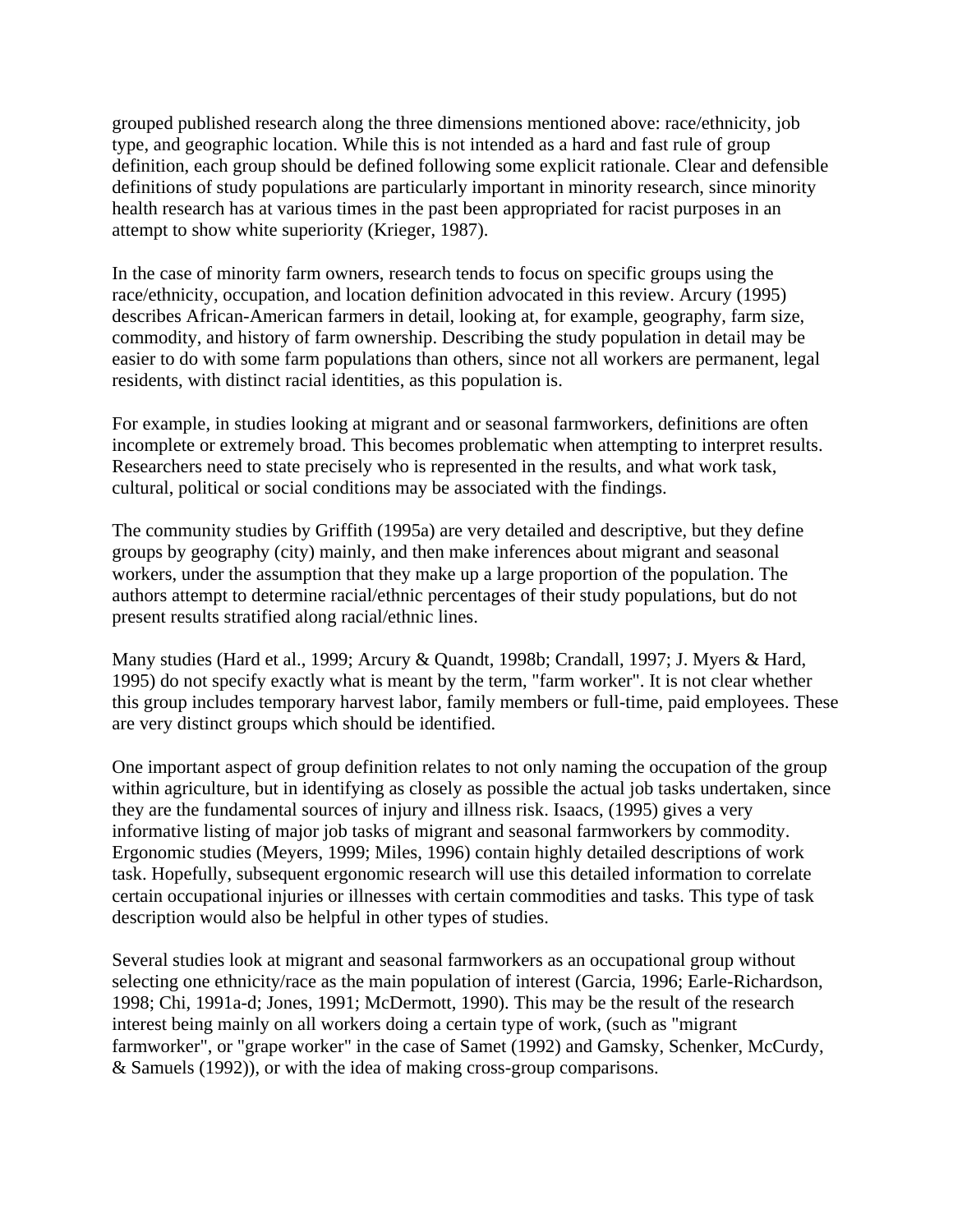The choice may be made to simply group by job category, discounting race/ethnicity as a major factor in occupational health, which may or may not be appropriate. It may be best used as a first exploratory step to determine if any health effects may be present. If indicated, this can then be followed later by more detailed analysis by group. One might certainly argue that in some cases race/ethnicity does not define the group nor its occupational risk.

While it is legitimate to collect data on several different identified ethnic/racial groups with the idea of making comparisons between them, there are some risks in undertaking multiple group research. Some studies employing this methodology lacked adequate statistical power due to limited sample size within certain ethnic strata (Ford, 2000).

While comparative data is an important aspect of meaningful research, limiting the comparison groups to one or two, and/or oversampling the main group of focus may be necessary in the face of financial and logistical constraints. In addition, there may be other benefits to studying one group extensively. For example, when researchers acquire an in-depth knowledge of the cultural history and sociological factors related to a particular group, they are better able to conduct research and interpret the findings related to that group. This is typically best accomplished by the assembly of a multidisciplinary team.

In reviewing the agricultural health and safety literature, it was found that most studies addressed one of two broad categories of workers: a) minority farm owner-operators and b) migrant and seasonal farmworkers. It is likely that more occupational categories exist (such as farm manager, full-time employee, or crew chief), but as yet these do not appear in the research literature to any great extent. Certainly other worker types exist (e.g., Mexican dairy workers, chicken processing workers, and year-round orchard workers). Further research on these groups is needed. In sum, much of the current minority health and safety research in agriculture could benefit from a more complete and precise definition of the study population. The reviewers advocate the use of a study population definition based on race/ethnicity, occupation, and geographic location. This will allow for more meaningful analyses and interpretation of study results.

# **b) Defining the "Occupationally Healthy" Worker**

The next important step is to define what occupational health actually means for a given population under study. The identification and prioritization of attributes of a healthy worker is important because it does two things. First it identifies the priority areas for research, and second, it provides some kind of yardstick by which to measure study results.

For example, consider the Mexican migrant farmworker who picks ground crops in Southern California, perhaps travels north to Washington for the apple harvest, and then goes back to Mexico at the end of the harvest season. How does one conceptualize this individual at his optimum occupational health? Would occupational health dictate that he be disease and injuryfree, or just not beyond a certain level or frequency? Must fields be free of pesticides, or is the use of protective gear adequate? Similar questions must be answered with regard to behavioral risk factors such as those for chronic disease and poor mental health.

One must also consider social and legal factors which may affect the migrant's overall wellbeing. For example, does the worker have his own car to travel, and all the legal documentation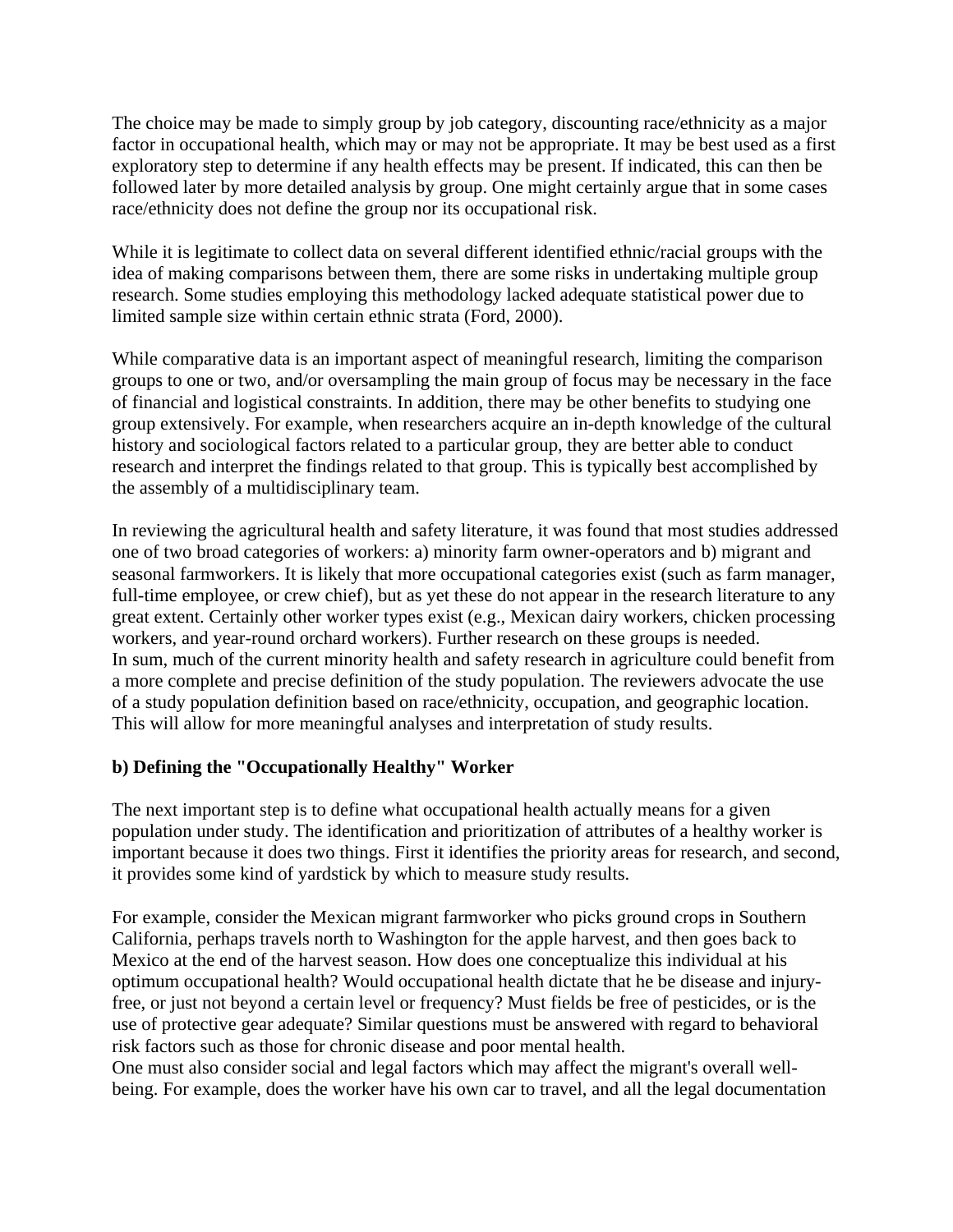he needs to safely and easily migrate? Does he have long-term relationships with employers, for job security? Depending on one's point of view, some or all are important indicators of occupational health.

Moreover, one must consider how the definition of occupational health relates to the individual's health status on entering the occupation: Should a worker with initially poor health get better, or just not get worse? Some might even take the position that good health is totally incompatible with stoop labor. The authors do not advocate for one definition over another, however, it seems clear that one cannot effectively research problems in occupational health and safety, without first defining occupational health. The issue of definition takes on special importance in the case of minorities, since minority workers (particularly immigrants) frequently undertake unpleasant and difficult work, and because many minority workers enter the workforce in poor health.

This broad issue of what constitutes good occupational health and safety must be carefully applied to each individual research question that is asked. Unfortunately, this was not found to be the case among the articles reviewed. Rather, this definition must be deduced from the research question. For example, Arcury (1995) makes a connection between farmers' views of workrelated hazards and injury risk. We then must deduce that his definition of the occupationally healthy worker includes the belief that threats of injury on the farm are high. In other injury studies, it can be inferred that the injury-free worker is the occupational health gold standard (Ford, 2000; Lyman, 1999; Ciesielski, Hall, & Sweeney, 1991). Perhaps many published researchers have considered this question in developing their research, but it would clarify the purpose and meaning of the study if it were discussed explicitly in the results. If one is comfortable inferring definitions of good occupational health from research questions, one sees a wide variety of definitions in the published minority agricultural health and safety literature: being disease-free (Jones, 1991), having social support (Schoonover Smith, 1987), taking precautions against pesticide exposure (Arcury, 1998), getting cancer screening (Lantz, 1994), and even having the ability to promote ones own health (Kerr, 1990).

One problem that these widely varying definitions illustrate is that individual studies focus on one problem without placing it in the context of overall occupational health for the study population. This fragmented view is evident when looking at the research as a whole.

# **c) Measures of Occupational Health**

Once some kind of "gold-standard" has been constructed, measures of good occupational health can be easily identified. While many of the studies reported traditional measures of morbidity and mortality, such as incidence and prevalence, some other indicators were encountered, which demonstrate varying definitions of good occupational health among researchers. Some examples are: worker awareness of danger in agriculture, existence of physical hazards, presence of safety programs, farmer behavior, such as alcohol use and fatigue, seroprevalence of various infectious diseases, degrees of emotional support, prevalence of violence, subject's ability to promote one's own health, willingness to have medical tests, degree of fear of cancer, and the belief in survivability of cancer. It is also worth noting that the majority of these measures relate to individual behavior, rather than environmental, social or legal determinants of health.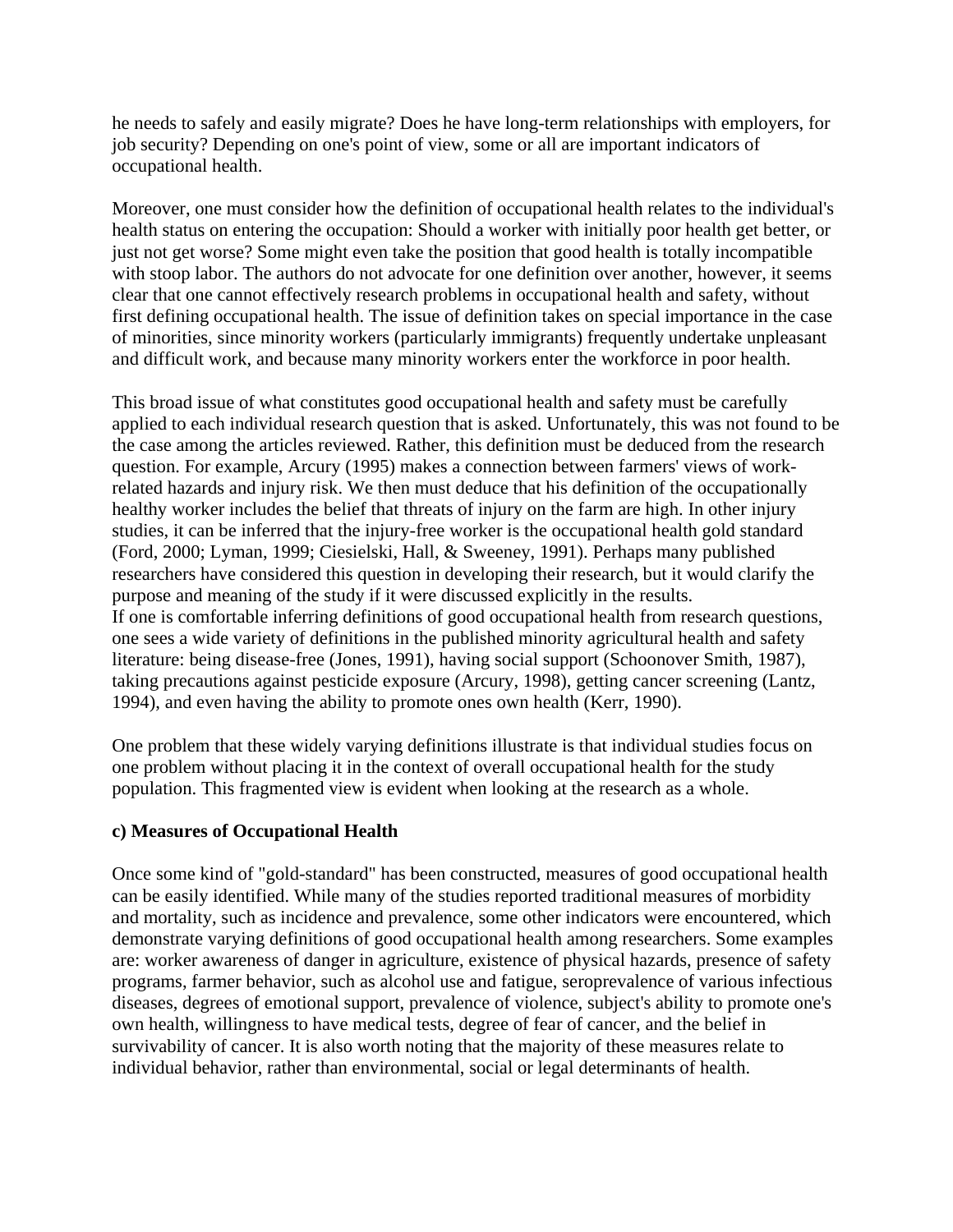Clearly the wide divergence in occupational health measurements springs from the different conceptualizations of good occupational health. With greater consistency among researchers addressing a.) and b.), there would be greater consistency among occupational health measures, and more opportunity for comparison between studies.

# **d) Identification of Possible Causal Factors**

Before any measurements are taken and analyzed, a wide variety of possible causal factors must be considered. Among them are: the physical and social work environment, the political context of the job, cultural factors, and measurements, if available, on white or other minority groups doing these same jobs.

Much of the research seems to focus on identifying and quantifying poor outcomes rather than considering the reasons why. Again, this may simply be an indicator of a young field of study. Research by Griffith (1995a), while not strictly occupational health-related, has been included in this review as an example of the sociological approach which could provide the needed contextual data to assist in interpreting the meaning of current minority research. A number of complex social and economic phenomena are described and explained in this work.

One example of how this more sociological approach of Griffith (1995a) could benefit current health and safety research is his finding that men traveling alone are increasing throughout the migrant workforce. This finding is not in itself an occupational health outcome, however, the fact that increasing numbers of males are working alone in the migrant and seasonal workforce is directly related to farmworker health and safety. As he explains, the forces that are creating this phenomenon also reinforce the entrenched powerlessness that is associated with poor working conditions and poor health outcomes:

... the separation of productive [farmworkers] from reproductive labor [non-working families and dependents] is so extreme that the costs of reproducing and maintaining workers during youth and old age are borne in separate geographical regions and often separate political entities. …[this] model undermines worker's attempts at assimilation and the power assimilation brings. (p. 280)

If U.S. laws and labor dynamics force men to travel without families, and never settle near their place of employment, then they will forever be disconnected from American society, and will not receive the benefits of social services, preventive health care, or labor union membership, which are all things that might lead to better health. It is this kind of contextual information that allows for more informed interpretation of health outcome data.

In looking at minorities at risk for occupational injury and illness in agriculture, two common but distinct scenarios appear. In the first, dangerous (or undesirable) jobs are filled by minority workers, and in the second, minorities and whites fill the same jobs, but something about being a minority increases the risk (Frumkin, Walker, & Friedman-Jimenez, 1999; Loomis & Richardson, 1998). It is important to make this distinction when thinking about the causes of poor occupational health outcomes among minorities.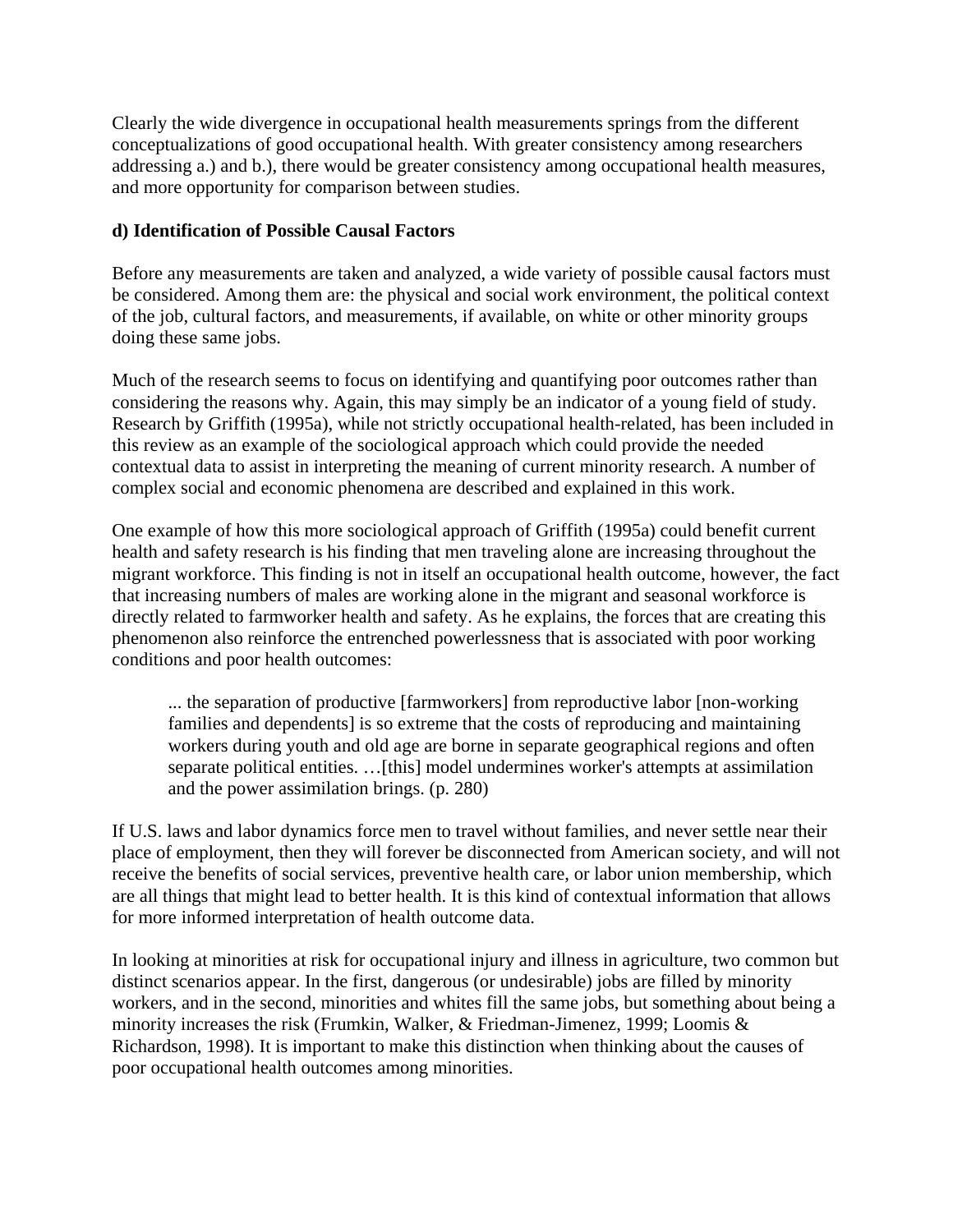Migrant and seasonal farmworkers are an example of the first scenario. Demographic shifts over the last two decades have resulted in this temporary labor force becoming almost entirely minority. However, unlike other sectors, it may be that it is the strenuousness, unpleasantness and low status of manual farm labor (versus farm management or ownership) that is relegating it to minority and immigrant work, rather than an inherent increased risk of fatality. At least one study has found the risk of occupational fatality to be higher among white farm owners than among minority farm workers (J. Myers et al., 1995).

An example of greater risks experienced by minorities holding the same jobs as whites is that of minority owned and operated farms. Some data suggests that black farm owners have higher injury and fatality rates than white or Hispanic owners. More research is needed to determine what social factors may account for these differences.

Many of the studies reviewed find that the study populations have elevated rates of some adverse health outcomes, but they do not address the question of what aspects of group membership may account for these differences. While one might argue that that this question can legitimately be left for subsequent research, it is recommend that hypotheses be put forward, even speculative ones, as to what may be causing poorer outcomes for a particular group. As in any field of science, these theories are critical to designing coherent research.

For example, the one study of Native Americans and farm fatality (Crandall, 1997) concludes that Native Americans have higher farm fatality rates than whites. But it is not evident to the reader whether all Native Americans have the same elevated risk, or whether different tribes might differ, or on the other hand whether Native Americans as a whole might be part of some larger group of workers who all experience higher risk. If we had some theories as to what puts these Native Americans in New Mexico at risk, it might be easier to interpret these results.

Another illustration of how the definition of a study population may be influenced by theories of causation is Stiles' (1999) study of culture and driver knowledge. In the introduction, she focuses on the driving behavior of Mexican migrant workers, citing excess motor vehicle crashes among Hispanics and also the assertion made by California law enforcement that driver performance among Mexican migrant workers is poor. This is believed to be due in to a lack of familiarity among this group with California traffic laws, particularly those related to the use of seatbelts and child safety seats. Clearly, this definition of study population is driven by the tentative assessment of what is causing the high rate of motor vehicle crashes.

Published literature reviews, policy papers, and commentary Despite the fact that published research is scarce, there does exist a large number of policy and commentary papers on different aspects of minority agriculture and safety; 17 papers on migrant and seasonal farmworkers alone were located. Seven literature reviews on migrant and seasonal farmworkers were also identified. One that this large number of policy articles and literature reviews may be the result of a growing interest in the poor working conditions of migrant and seasonal farmworkers coupled with frustration over the difficulty of conducting research on this group.

### **Conclusion and Recommendations**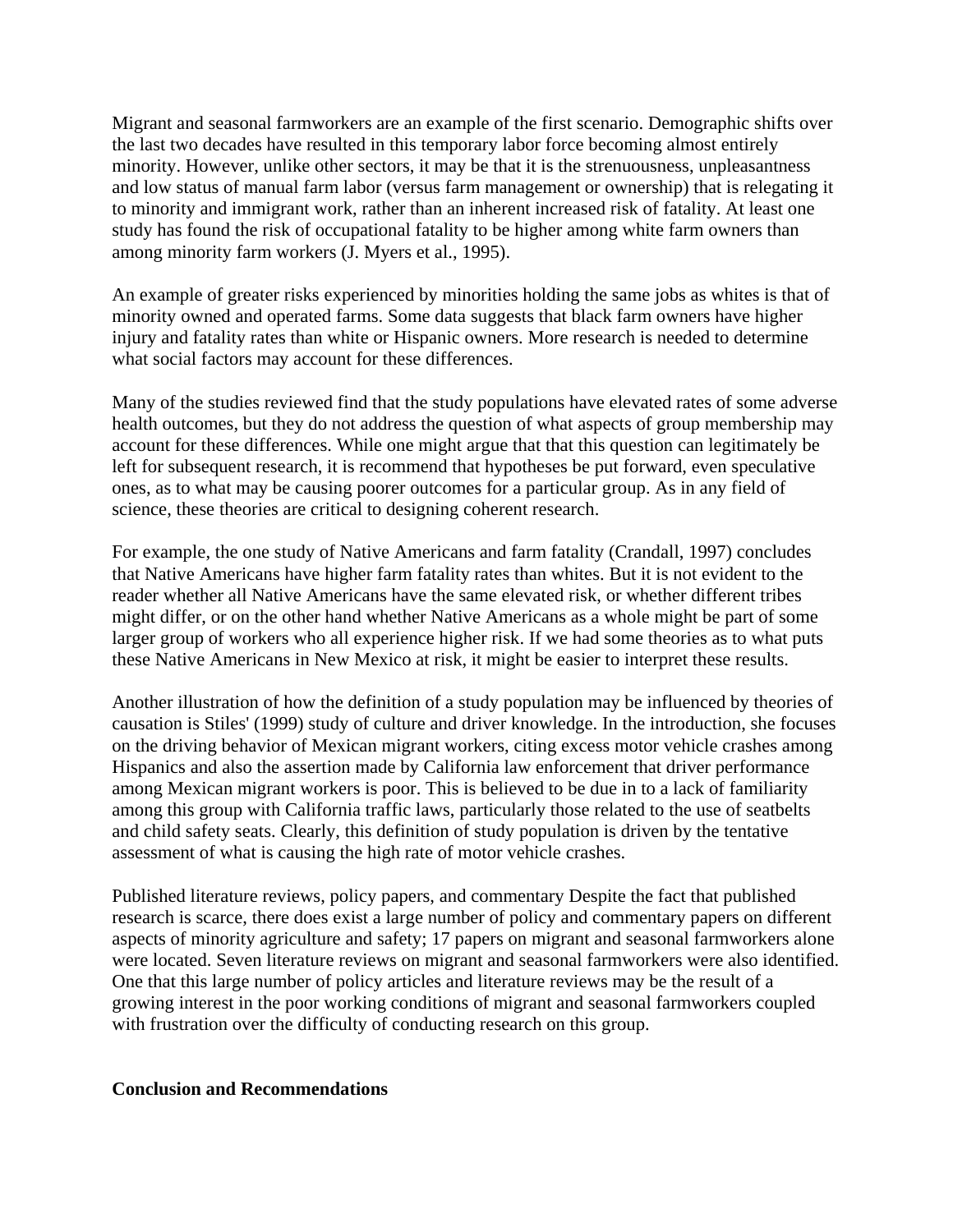Over the last ten years the quantity and diversity of research in minority agriculture and health has expanded. However, the volume of research that provides incidence or prevalence data has not grown as steadily, possibly due to the difficulty inherent in enumerating and studying these often invisible and mobile populations.

First, more clarity with respect what group is being studied would strengthen minority research. This can be achieved through more detailed and careful definitions of the study population in the research. The authors suggest a definition of study population based on three factors: ethnicity/race, work task (or job) and geographic location. Similarly, the research would be more useful if studies regularly included detailed descriptions of subject's work tasks. Research leading to a job task classification system that can be used in all of agricultural safety and health research is also needed.

In addition to defining the study population and the work they do more completely, minority occupational research in agriculture would benefit greatly from a clearer definition of the occupationally healthy minority worker. Although it is a subjective construct, it is needed for research and prevention to have any direction toward healthier workers. This definition should also include some process of prioritizing issues of concern. The current literature contains a wide variety of topics, which may or may not reflect the most pressing health issues of the populations.

The existing research appears to center around a few groups - many groups are not represented at all. Similarly, there is anecdotal evidence that other job categories of minority agricultural workers exist that may be at high risk for occupational injury and illness. These categories (e.g., Mexican dairy workers, chicken processing workers, and year-round orchard worker) should be more clearly identified and considered for further study.

To move from documenting poor health outcomes to understanding why, there is a need for a multi-disciplinary approach to research. Quantitative and qualitative methods should be combined in order to have prevalence data and descriptive data together. The body of literature could benefit from more sociological research into what social factors may be contributing to poor outcomes and why. More basic demographic research on minority populations would be useful.

Much of the research and discussion in policy papers consider minority groups nation wide without any consideration of region. Caution must be used when generalizing findings outside of the region and group of study, certainly until researchers have a better understanding of the most important contextual factors in determining occupational health and safety among minority populations.

On a more methodological note, communication and collaboration within the agricultural health and safety community could be improved by developing a better system for cataloguing published and unpublished agricultural research and prevention activities. Currently, there is no one repository of agricultural health and safety research, let alone a source dedicated to such research for minorities. There are only a few journals dedicated to health and safety issues in agriculture. The remainder of the published research is spread throughout journals of occupational health, public health, industrial hygiene, industrial medicine, epidemiology,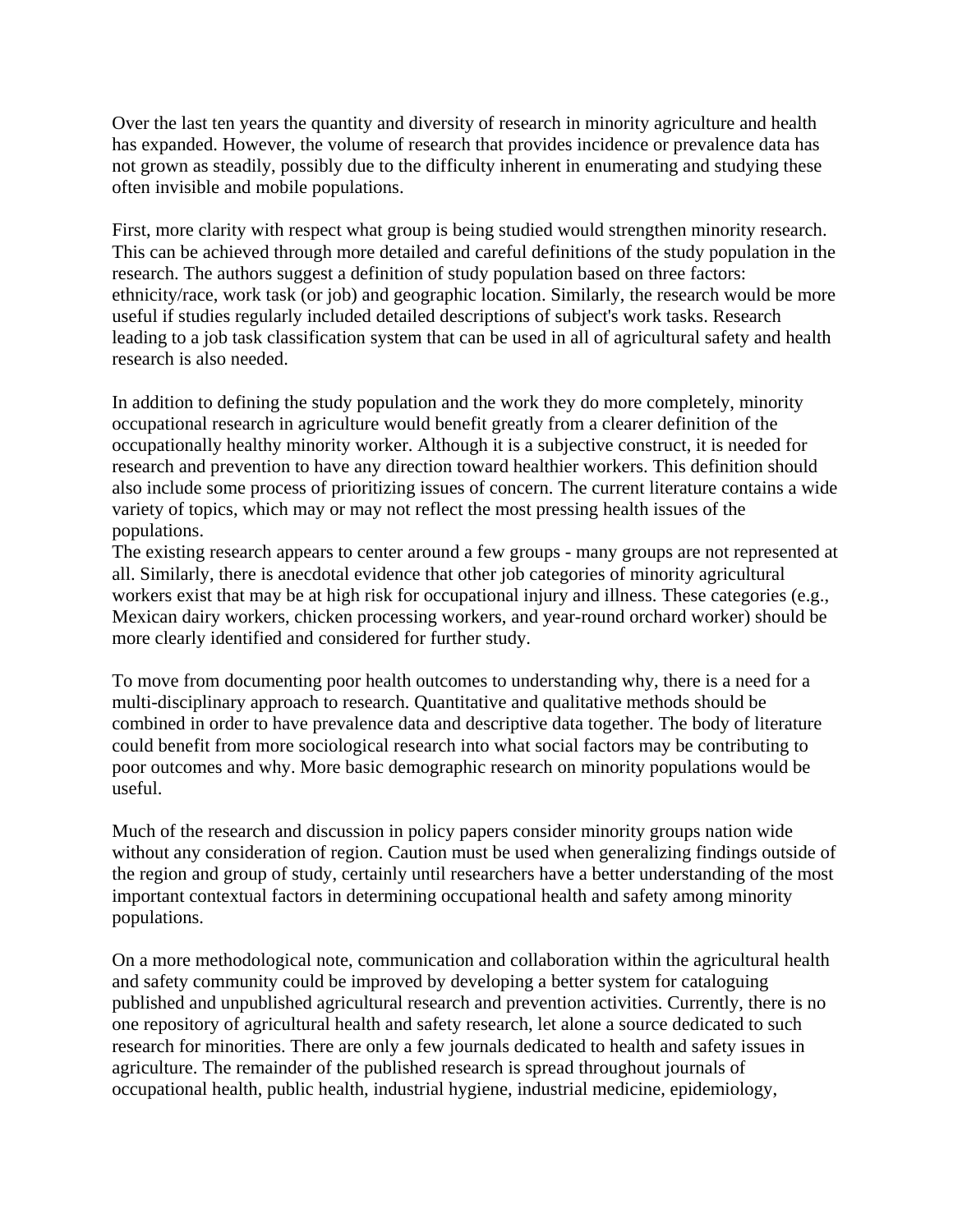education, sociology and anthropology, requiring researchers to search a large number of literature databases. Furthermore, a great deal of relevant information tends to be in government reports or academic holdings and do not appear in commercial databases.

Research and prevention in the area of agricultural health and safety and minorities has grown significantly over the last ten years. With the support of NORA and the advocacy of committed researchers and safety specialists, a wide range of questions are now being asked relating not only to injury and disease, but also to issues of equity, minority representation and perceived well-being of the workers themselves. This represents a maturing of the field, and brings us to a point where new, more challenging questions must be addressed, such as what constitutes a minority group, and how we define occupational health. The authors recognize the enormous challenges presented by the recommendations presented above for all researchers in the field. However, we believe these steps are necessary if minority workers in agriculture are to realize the benefits of this research with improvements the quality of their own lives.

Methodological Note: The authors are part of the Northeast Center for Agricultural and Occupational Health, one of 10 centers around the country funded by NIOSH to study and promote occupational health and safety in agriculture. Consequently, our perspective on the state of agricultural health and safety is heavily influenced by the work of this center and the other nine centers. Due to the accessibility of data from these centers, their work is discussed whereas the work of many other institutions with whom the Northeast Center is not affiliated is not. The authors are certain that many unpublished activities are occurring around the country worthy of mention, however, the agricultural health and safety centers as a group span the country and are featured here only as an example of activities undertaken by a variety of local, state and federally-supported institutions.

The authors wish to gratefully acknowledge the directors and staff of the following institutions for their assistance providing information about past and current minority agricultural health and safety activities: the Southeast Center for Agricultural Health & Injury Prevention, Lexington, KY; the Deep-South Agricultural Health and Safety Center, Tampa, FL; the National Farm Medicine Center, Marshfield, WI; the Southwest Center for Agricultural Health, Tyler, TX; the Great Plains Center for Agricultural Health, Iowa City, Iowa; the High Plains Intermountain Center for Agricultural Health and Safety, Fort Collins, Colorado; the UC Agricultural Health & Safety Center, Davis, California; the Pacific Northwest Agricultural Safety and Health Center, Seattle, Washington; the California Institute for Rural Studies, and the National Children's Center for Rural and Agricultural Health and Safety, Marshfield, WI.

Table I. Summary of topics, methods and selected findings of agricultural health and safety research by ethnic/racial minority group (Groupings formed by worker type, race/ethnicity and region)

|  | <b>Research topics</b> | Methods used | Results (selected findings): refer to studies for<br>complete results |
|--|------------------------|--------------|-----------------------------------------------------------------------|
|--|------------------------|--------------|-----------------------------------------------------------------------|

Migrant or seasonal farmworkers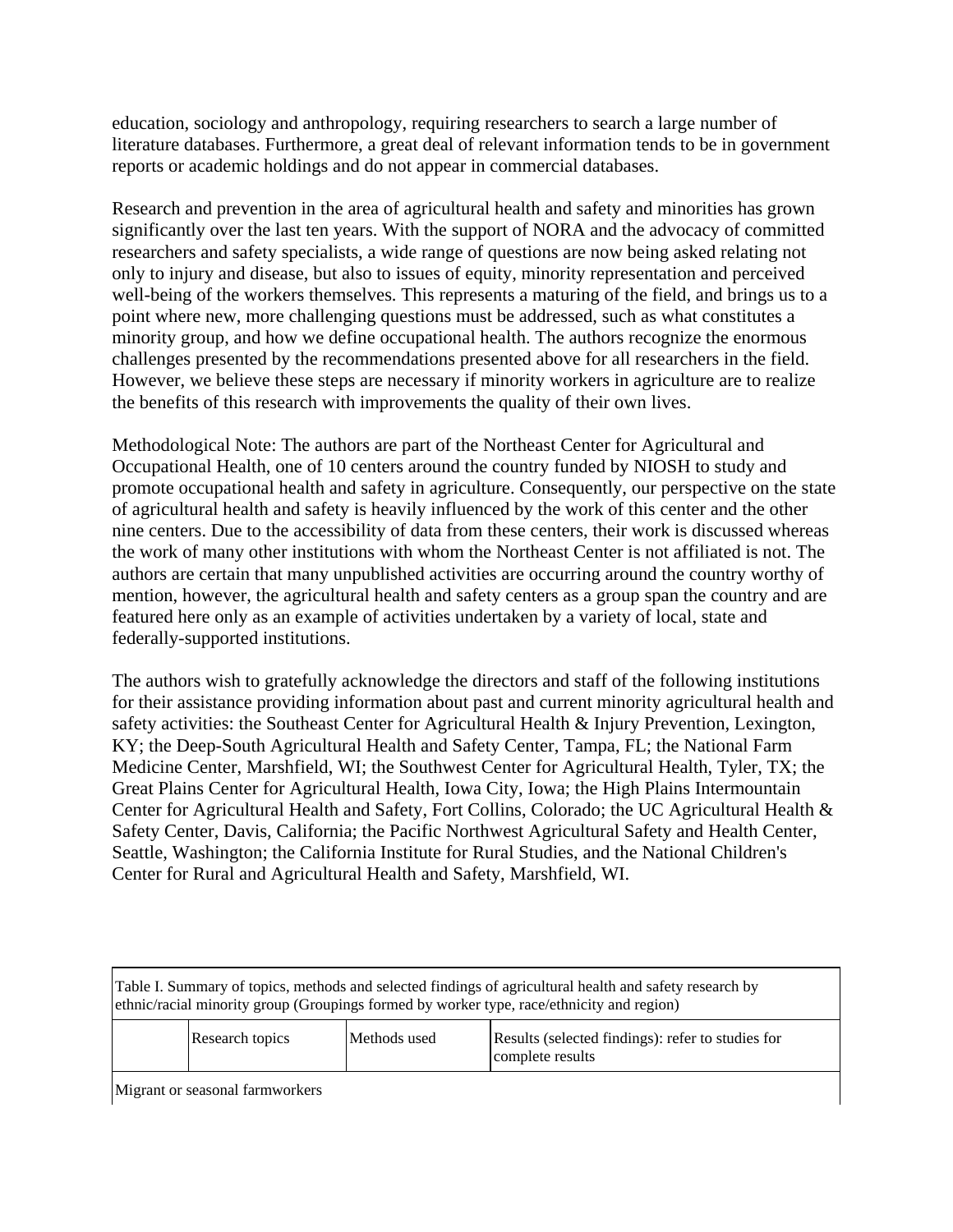| Hispanic,<br>Southeast<br>published<br>studies: 15 | A. injury<br>fatality rates (vs.<br>farmers)<br>occupational injury<br>B. communicable<br>disease intestinal<br>parasites, risk factors,<br>prevalence of PPD<br>positivity, active TB,<br>Risk factors: active TB<br>incidence sero-<br>prevalence of 3<br>parasitic diseases<br>C. environmental<br>exposures green<br>tobacco sickness<br>incidence<br>pesticide exposure<br>risks, morbidity<br>pesticide knowledge<br>and beliefs<br>extent of pesticide<br>safety training<br>water quality<br>D. overall health<br>health status<br>E. social factors<br>economic and social<br>conditions<br>affecting quality of life | $(5)$ survey<br>$(4)$ interview<br>$(2)$ PPD<br>(2) focus group<br>$(1)$ water testing<br>$(1)$ screenings<br>(1) clinical measures<br>(1) cholinesterase<br>testing<br>$(1)$ chest x-rays<br>$(1)$ blood test &<br>history | A. 80% of injuries: broken bones, sprains or cuts<br>A. 16 per 100K worker-year farm workers vs. 38 for<br>farm owners<br>A. 65% of seriously injured did not receive prompt<br>care<br>A. employers covered medical expenses for 38%<br>$(5/13)$ of injured workers<br>B. 31% TB +, 52% BCG, 20% BCG and TB+<br>B. 33% TB positivity in Hispanics (lower than<br>African-Americans and Haitians); active disease .47%<br>B. 41% had GTS in one year; most no precautions; 9%<br>sought medical treatment; 7% lost work time<br>B. cysticercosis: 10%; T. cruzi: 2%; plasmodia: 4.4%,<br>one active Malaria<br>B. study population: 53% Hispanic; 5% HIV+, 44%<br>TST+, $8\%$ syphilis +, $47\%$ no condom use<br>C. 1/3 ever received pesticides training/information;<br>25.6 % received training this year<br>C. 50 % reported being sprayed by pesticides, working<br>in field with obvious chemical smell.<br>C. camp water: $44\% +$ total coliforms, $26\% +$ fecal<br>coliforms; rates increased in a second year<br>C. cholinesterase levels significantly lower among<br>farmworkers (30.28 vs. 32.3 U/g hemoglobin)<br>C. workers concerned with acute exposure; little<br>knowledge of long term effects<br>C. farmers unaware farmworkers are exposed because<br>they do not mix or apply the pesticide<br>C. farmworkers do not recognize the skin as a site of<br>chemical absorption<br>C. few knew routes of exposure or use protective<br>measures<br>D. common medical problems: dental,<br>musculoskeletal, muscle spasms, skin rashes,<br>hypertension<br>D. common symptoms: headaches, difficulty<br>seeing, body pains, chest pains/discomfort, joint<br>stiffness<br>E.employers have preferences for certain ethnic<br>groups as workers<br>E.extreme poverty; largely Hispanic; growing<br>proportion of "single" males |
|----------------------------------------------------|--------------------------------------------------------------------------------------------------------------------------------------------------------------------------------------------------------------------------------------------------------------------------------------------------------------------------------------------------------------------------------------------------------------------------------------------------------------------------------------------------------------------------------------------------------------------------------------------------------------------------------|-----------------------------------------------------------------------------------------------------------------------------------------------------------------------------------------------------------------------------|----------------------------------------------------------------------------------------------------------------------------------------------------------------------------------------------------------------------------------------------------------------------------------------------------------------------------------------------------------------------------------------------------------------------------------------------------------------------------------------------------------------------------------------------------------------------------------------------------------------------------------------------------------------------------------------------------------------------------------------------------------------------------------------------------------------------------------------------------------------------------------------------------------------------------------------------------------------------------------------------------------------------------------------------------------------------------------------------------------------------------------------------------------------------------------------------------------------------------------------------------------------------------------------------------------------------------------------------------------------------------------------------------------------------------------------------------------------------------------------------------------------------------------------------------------------------------------------------------------------------------------------------------------------------------------------------------------------------------------------------------------------------------------------------------------------------------------------------------|
|                                                    |                                                                                                                                                                                                                                                                                                                                                                                                                                                                                                                                                                                                                                |                                                                                                                                                                                                                             | E.majority single, male, 25-44 years, < 6years<br>education, rent<br>E.services subsidize farm labor-allowing wages to stay<br>low<br>E.workers tend to press for changes only after<br>attaining security, stability, respect<br>E.farm workers who use contractors tend not to speak<br>English or own cars                                                                                                                                                                                                                                                                                                                                                                                                                                                                                                                                                                                                                                                                                                                                                                                                                                                                                                                                                                                                                                                                                                                                                                                                                                                                                                                                                                                                                                                                                                                                      |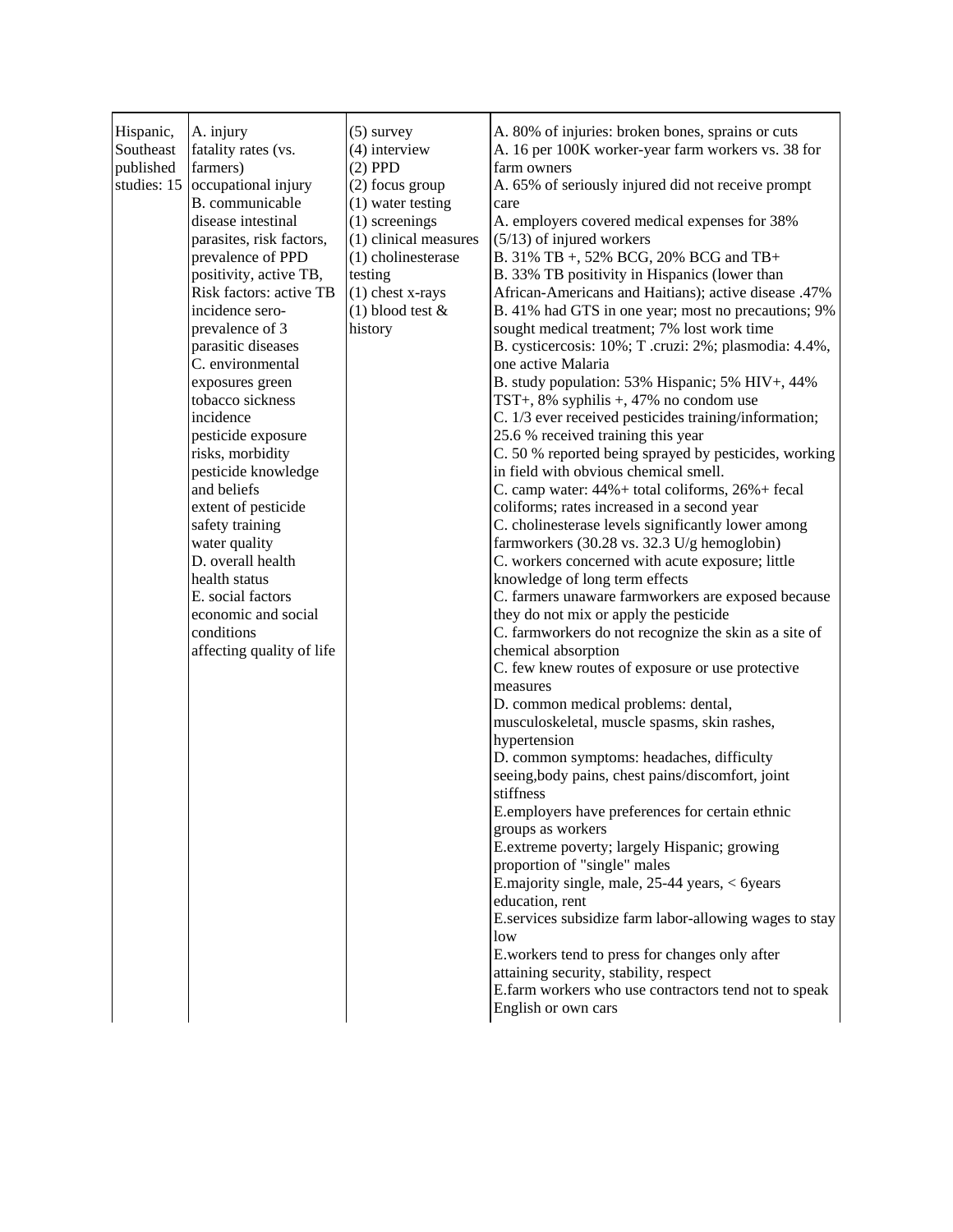| Hispanic,<br>West<br>published | A. injury<br>injury causes<br>(California commodity-specific<br>farm injuries<br>driving behaviors/<br>studies: 14 knowledge<br>B. communicable<br>disease<br>tuberculin reactivity<br>C. environmental<br>exposures<br>dermatitis prevalence,<br>risk factors<br>smoking status,<br>pulmonary<br>function<br>prevalence of<br>respiratory<br>symptoms<br>meaning of decreased<br>FVC in<br>grape workers | $(6)$ survey<br>$(6)$ interview<br>(5) direct observation<br>$(1)$ focus group<br>$(1)$ TST w/X-ray<br>$(1)$ medical<br>surveillance<br>(1) spirometry<br>(2) injury reports<br>(1) safety walk<br>through<br>(1) first aid records<br>$(2)$ ergo risk<br>screening | A. 18.5% injuries compensated by worker's<br>compensation<br>A. 20% associate injury w/ farm work, equipment and<br>transportation.<br>A. 4.5% of workers had injury in previous year<br>A. 70% received safety training for task prior to injury<br>A. 75% w/ children <4 yrs say use safety seats - 34%<br>observed using safety seats<br>A. 86% say always belted -37% observed using belts<br>A. causes of fatalities: (1) MVA involving tractors, (2)<br>farmmachinery / tractor episodes<br>A. common injuries: finger wound, back strains,<br>sprains, contusions, fractures, open wounds<br>A. common injury causes:<br>overexertion, cutting/piercing objects, tools<br>A. injury prevalence: 24% lower back, 19% upper<br>back, and 18% wrist<br>A. injury rate: 28.7 per 100<br>B. 16.6% Tuberculin reactivity, high reactivity among<br>foreign-born<br>C. 15% reported headaches on the job<br>C. current smoking, age, F sex, working $\geq 8$ months/<br>yr in AG associated with respiratory symptoms<br>C. no demonstrated causal relationship between grape<br>work and lower FVC<br>C. skin disease may be causally associated with<br>exposures and lack of protective equipment. |
|--------------------------------|-----------------------------------------------------------------------------------------------------------------------------------------------------------------------------------------------------------------------------------------------------------------------------------------------------------------------------------------------------------------------------------------------------------|---------------------------------------------------------------------------------------------------------------------------------------------------------------------------------------------------------------------------------------------------------------------|-------------------------------------------------------------------------------------------------------------------------------------------------------------------------------------------------------------------------------------------------------------------------------------------------------------------------------------------------------------------------------------------------------------------------------------------------------------------------------------------------------------------------------------------------------------------------------------------------------------------------------------------------------------------------------------------------------------------------------------------------------------------------------------------------------------------------------------------------------------------------------------------------------------------------------------------------------------------------------------------------------------------------------------------------------------------------------------------------------------------------------------------------------------------------------------------------------|
|--------------------------------|-----------------------------------------------------------------------------------------------------------------------------------------------------------------------------------------------------------------------------------------------------------------------------------------------------------------------------------------------------------------------------------------------------------|---------------------------------------------------------------------------------------------------------------------------------------------------------------------------------------------------------------------------------------------------------------------|-------------------------------------------------------------------------------------------------------------------------------------------------------------------------------------------------------------------------------------------------------------------------------------------------------------------------------------------------------------------------------------------------------------------------------------------------------------------------------------------------------------------------------------------------------------------------------------------------------------------------------------------------------------------------------------------------------------------------------------------------------------------------------------------------------------------------------------------------------------------------------------------------------------------------------------------------------------------------------------------------------------------------------------------------------------------------------------------------------------------------------------------------------------------------------------------------------|

| Research topics | Methods used | Results (selected findings) |
|-----------------|--------------|-----------------------------|
|                 |              |                             |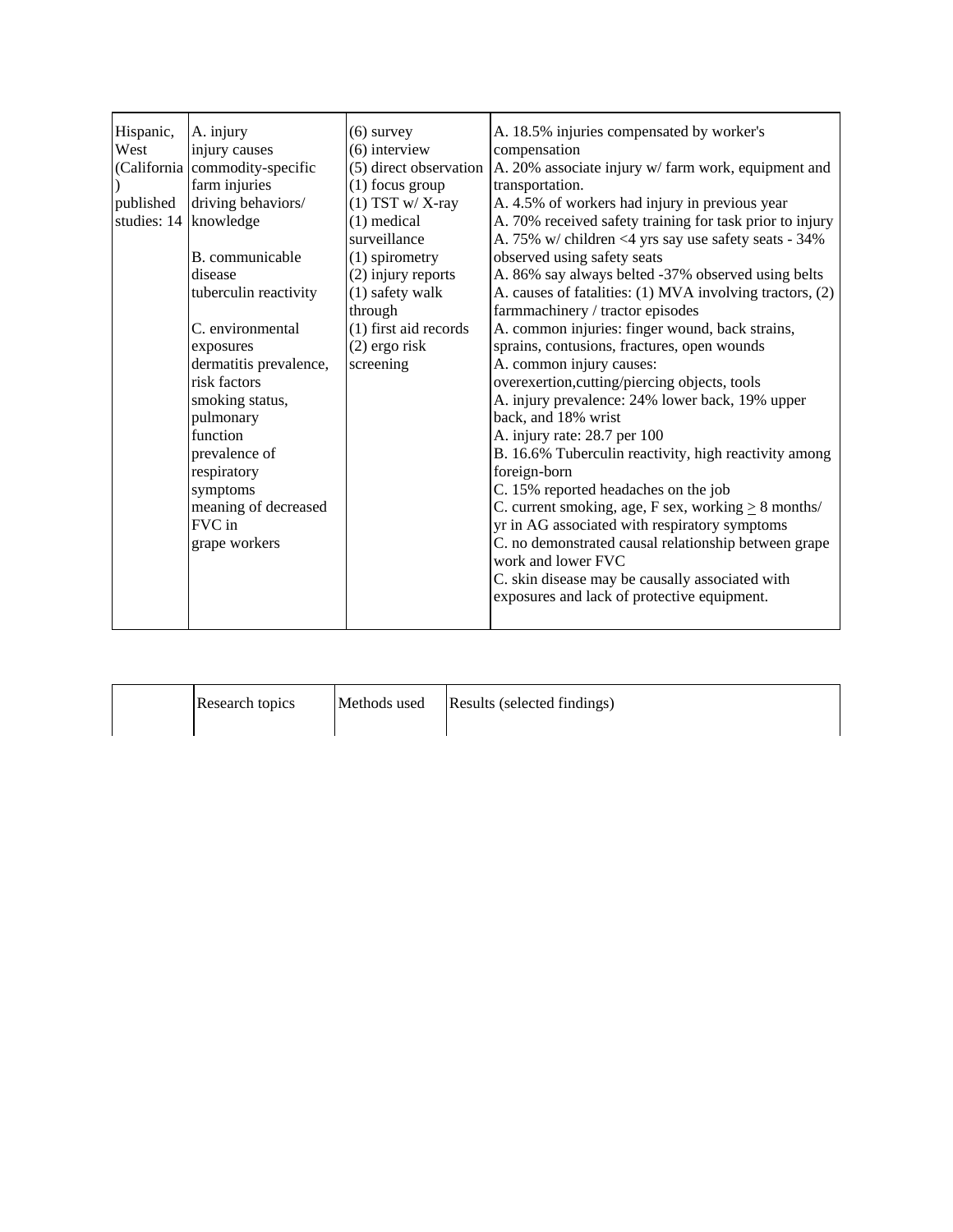| est<br>, continued | Hispanic, W $\vert$ D. overall health<br>overall health status<br>$(California)$ E. social factors<br>economic, social<br>conditions<br>affecting quality of<br>life<br>F. intervention<br>evaluation<br>evaluation of<br>intervention<br>reducing the grape<br>harvest load<br>evaluating ladder<br>modifications on<br>safety and<br>acceptance<br>impact of specifically<br>developed<br>handles for plant<br>containers in<br>reducing<br>musculoskeletal<br>disorder<br>H. ergonomic<br>exposures<br>priority<br>musculoskeletal<br>concerns<br>engineering | D. underutilization, poor access to preventive care<br>D. 1/3 dental problems, 40% report musculoskeletal > 1<br>week, 20% report itchy eyes<br>E. shortage of skilled supervisors<br>E. community has developed informal networks to<br>accommodate the farm labor<br>E. dependence keeps them in the migrant labor workforce<br>E. services which make workers able to work (like<br>transportation) also make them dependent<br>F. musculoskeletal disease lowered by reducing the load<br>carried by workers to 50 pounds<br>F. new design may cause decrease in productivity due to<br>heaviness<br>F. some resistance to using ladders, although acknowledge<br>safety benefits<br>F. average lifting index was reduced from 2.27 to 1.20 for 1-<br>gallon containers and 5.20 to 3.26 for 5 gallon containers;<br>reduced forward flexion from 64.46% to 43.95% with 1-<br>gallon and 22.00% to 11.15% with 5 gallon containers<br>F. overall the program was successful - helped to break down<br>barriers between this target group and health care<br>H. ergonomic concerns-slips and falls (field work); lifting/<br>carrying (Shipping); repetitive hand tasks (propagation/<br>canning).<br>H. musculokeletal disease from OSHA 200 log and First aid<br>reports—highest number in back injury followed by other<br>upper extremities.Suggested engineering strategies are<br>lightweight handles for lifting and carrying cans; handles for<br>cans mounted on hand trucks; raised working platforms in<br>canning offloading area; hydraulic tilting trailers; powered |
|--------------------|------------------------------------------------------------------------------------------------------------------------------------------------------------------------------------------------------------------------------------------------------------------------------------------------------------------------------------------------------------------------------------------------------------------------------------------------------------------------------------------------------------------------------------------------------------------|---------------------------------------------------------------------------------------------------------------------------------------------------------------------------------------------------------------------------------------------------------------------------------------------------------------------------------------------------------------------------------------------------------------------------------------------------------------------------------------------------------------------------------------------------------------------------------------------------------------------------------------------------------------------------------------------------------------------------------------------------------------------------------------------------------------------------------------------------------------------------------------------------------------------------------------------------------------------------------------------------------------------------------------------------------------------------------------------------------------------------------------------------------------------------------------------------------------------------------------------------------------------------------------------------------------------------------------------------------------------------------------------------------------------------------------------------------------------------------------------------------------------------------------------------------------------------------------|
|                    | interventions                                                                                                                                                                                                                                                                                                                                                                                                                                                                                                                                                    | clippers and cutters                                                                                                                                                                                                                                                                                                                                                                                                                                                                                                                                                                                                                                                                                                                                                                                                                                                                                                                                                                                                                                                                                                                                                                                                                                                                                                                                                                                                                                                                                                                                                                  |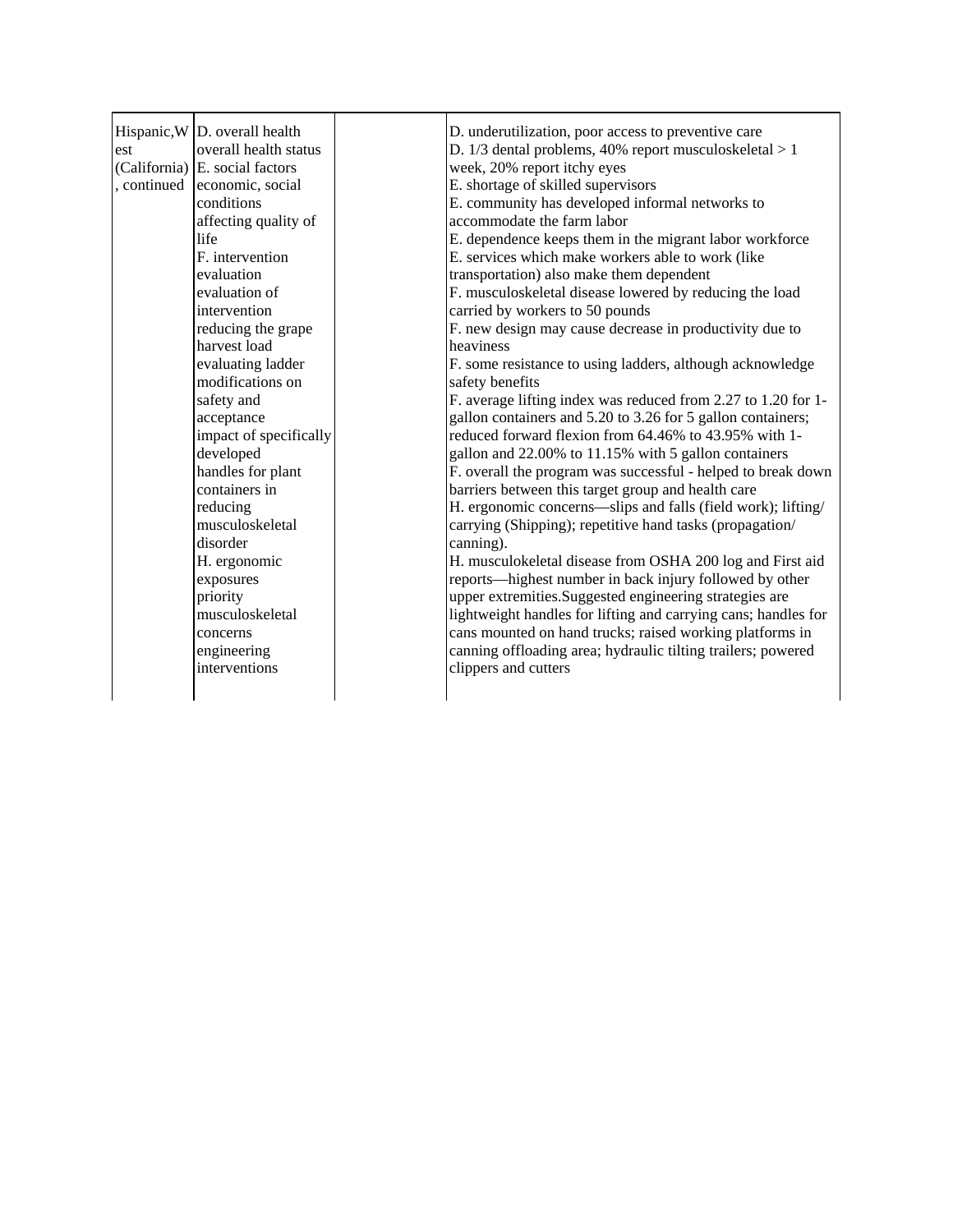| Hispanic,<br>Northeast<br>published<br>studies: 9             | A. injury<br>methods for future<br>injury research<br>B. communicable<br>disease<br>PPD prevalence<br>C. environmental<br>exposures<br>severity of pesticide<br>exposure<br>E. social factors<br>social/political<br>working<br>environment related<br>to injury<br>drinking, farm and<br>camp life<br>economic<br>characteristics<br>economic returns<br>from physical,<br>mental health<br>investments<br>poverty<br>economic, social<br>conditions<br>affecting quality of<br>life | (7) interview<br>$(4)$ survey<br>(2) focus groups<br>$(1)$ record<br>review<br>$(1)$ PPD<br>$(1)$ pesticide<br>application<br>(1)<br>occupational/<br>medical<br>$(1)$ history<br>(1)<br>cholinesterase<br>levels<br>$(1)$ direct<br>observation | A. farmworkers more willing to participate if researchers are<br>known<br>A. interest and support among growers toward research<br>A. opposition to interviewing farmworkers regarding work<br>injury<br>B. 27% PPD positivity<br>C. depressed cholinesterase levels during field work; might<br>indicate pesticide exposure<br>E. 94% received housing and/or utilities<br>E. average $= 3.83$ . of 13 possible fringe benefits received by<br>migrants<br>E. common benefits: 60% end of season cash bonus, 50%<br>loans and credits; 36% discounted rates<br>on commodities; 30% transportation allowance; 27%<br>worker's comp, 21% health insurance<br>E. drinking related to learned social behaviors and culture<br>E. economy very connected to Florida labor conditions<br>E. legal and social agencies have improved working<br>conditions<br>E. mean income substantially below poverty level.<br>E. mental well-being predictive of earnings<br>E. New Jersey nurseries: contract worker use on the increase,<br>multi-tiered labor force<br>more incentives for workers than other commodities;<br>ineffective on local force<br>E. pressures of reliability of workforce vs. flexibility<br>E. regular/occasional drinkers: Puerto Ricans90%, Mexicans<br>67% |
|---------------------------------------------------------------|---------------------------------------------------------------------------------------------------------------------------------------------------------------------------------------------------------------------------------------------------------------------------------------------------------------------------------------------------------------------------------------------------------------------------------------------------------------------------------------|--------------------------------------------------------------------------------------------------------------------------------------------------------------------------------------------------------------------------------------------------|-----------------------------------------------------------------------------------------------------------------------------------------------------------------------------------------------------------------------------------------------------------------------------------------------------------------------------------------------------------------------------------------------------------------------------------------------------------------------------------------------------------------------------------------------------------------------------------------------------------------------------------------------------------------------------------------------------------------------------------------------------------------------------------------------------------------------------------------------------------------------------------------------------------------------------------------------------------------------------------------------------------------------------------------------------------------------------------------------------------------------------------------------------------------------------------------------------------------------------------------------------------------------------|
| African-<br>American,<br>Northeast<br>published<br>studies: 5 | B. communicable<br>disease<br>TB<br>D. overall health<br>subjective well being<br>E. social factors<br>housing conditions<br>medical utilization<br>economic<br>characteristics                                                                                                                                                                                                                                                                                                       | $(5)$ interview<br>$(1)$ PPD                                                                                                                                                                                                                     | B. 46% PPD pos<br>D. subjective well-being score 78.38, general pop 80.34<br>E. housing conditions are substandard in 25% home<br>community and 70% at camps<br>E. delay in Medical care—57% immigrants-lack of time<br>E. 25% of all workers expressed fear of or disbelief in<br>medical profession<br>E. 64% visited doctor when faced with bothersome condition<br>E. 31% have used ER; 38% used a clinic; 27% admitted no<br>knowledge of migrant clinics<br>E. health capital investments increase earning potential                                                                                                                                                                                                                                                                                                                                                                                                                                                                                                                                                                                                                                                                                                                                                  |

| Research topics | Methods used | Results (selected findings) |
|-----------------|--------------|-----------------------------|
|                 |              |                             |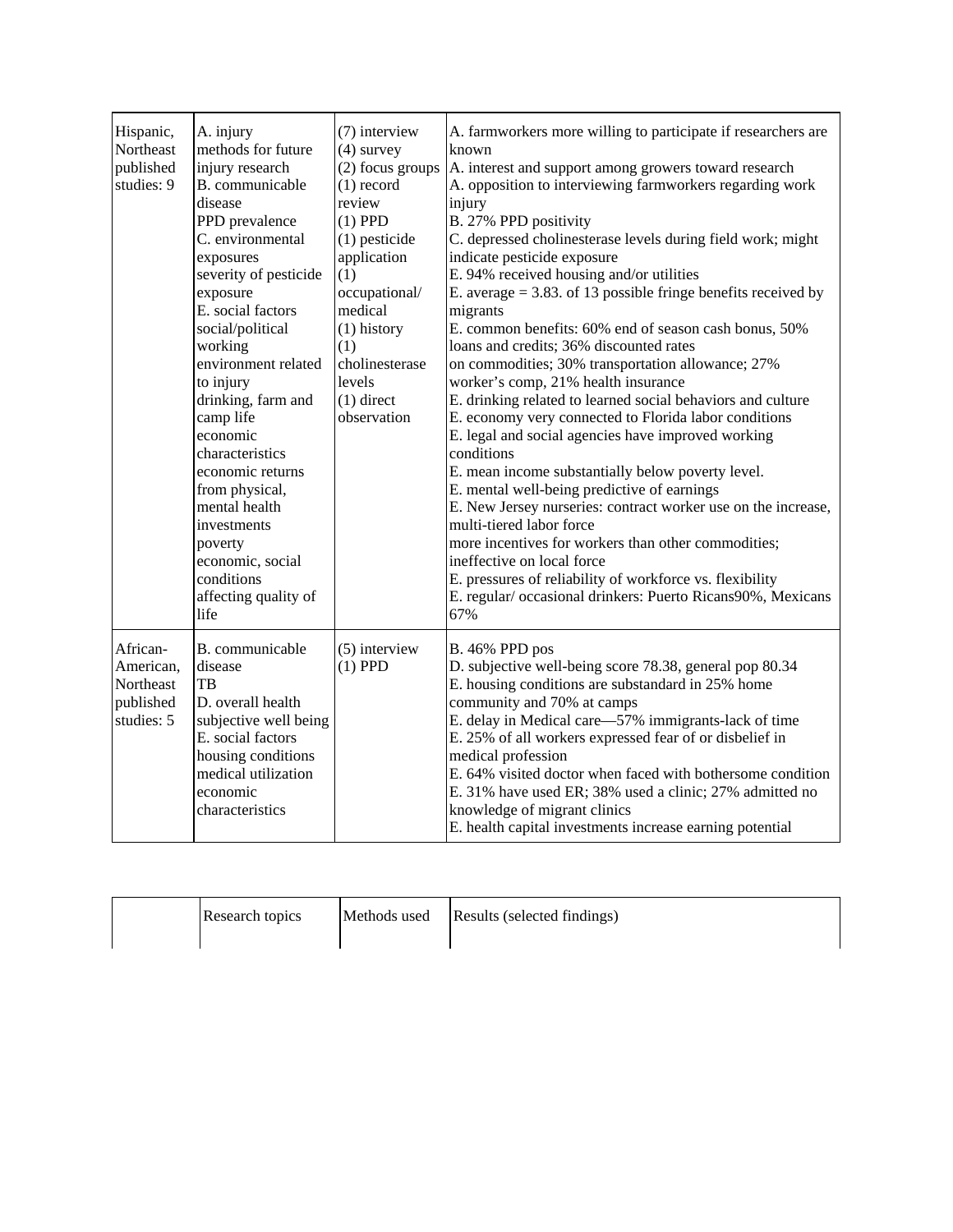| Hispanic,<br>Midwest<br>published<br>studies: 6                               | C. environmental<br>exposures<br>respiratory disease<br>prevalence<br>D. overall health<br>health promoting<br>behaviors<br>E. social factors<br>extent of health care,<br>financial assistance<br>needs met<br>economic and social<br>conditions<br>affecting quality of<br>life<br>G. chronic disease<br>cancer knowledge,<br>attitudes | $(3)$ survey<br>(2) focus group<br>(2) interview<br>$(1)$ clinical<br>exam                                         | D. health promoting behaviors valued<br>D. several prevalent medical problems<br>E. increasingly, lone male migrants from Mexico fill jobs<br>E. insurance costs have driven employers out of providing<br>transportation<br>E. lack of work and increasing cost of housing in Texas<br>E. low income<br>E. poor preventive medical care utilization<br>E. relatively stable migrant labor force; migrant families<br>dwindling<br>E. social services provided to workers facilitates their<br>continuing in low wage jobs<br>G. poor cancer knowledge |
|-------------------------------------------------------------------------------|-------------------------------------------------------------------------------------------------------------------------------------------------------------------------------------------------------------------------------------------------------------------------------------------------------------------------------------------|--------------------------------------------------------------------------------------------------------------------|--------------------------------------------------------------------------------------------------------------------------------------------------------------------------------------------------------------------------------------------------------------------------------------------------------------------------------------------------------------------------------------------------------------------------------------------------------------------------------------------------------------------------------------------------------|
| African-<br>American,<br>Southeast<br>published<br>studies: 7                 | A. injury<br>impact of injury<br>B. communicable<br>disease<br>HIV prevalence, risk<br>factors<br>E. social factors<br>social support                                                                                                                                                                                                     | (2) interview<br>$(3)$ survey<br>$(1)$ clinic reports<br>$(1)$ ER reports<br>$(1)$ HIV screen<br>(1) syphilis test | A. (study population 24% US born black) 80% of injuries:<br>broken bones, sprains or cuts;<br>A. 65% seriously injured did not receive prompt care<br>B. 13% HIV positive<br>B. 16% syphilis reactive<br>B. 46% never use a condom<br>E.80% turn to crew leader for help<br>E. assistance deemed most helpful: 45% financial; 19% health<br>care; 16% someone to talk<br>to privately; 8% transportation<br>E. employers covered medical expenses for 38% (5/13) of<br>injured workers,                                                                |
| Hispanic,<br>Northwest,<br>(Washington<br>-Oregon)<br>published<br>studies: 2 | E. social factors<br>mental/psychosocial<br>issues<br>G. chronic disease<br>use of breast,<br>cervical cancer<br>screening                                                                                                                                                                                                                | $(1)$ survey<br>(1) observations<br>of community<br>health<br>promoters                                            | E.97% Mexican born<br>E.problems: (1) child abuse and neglect, (2) domestic<br>violence (3) adolescent emotional difficulties,<br>$(4)$ substance abuse, $(5)$ mental and somatic disorders, $(6)$<br>stress-related physical disorders<br>G.underutilization of pap smear, mammography and BSE                                                                                                                                                                                                                                                        |
| Caribbean,<br>Northeast<br>published<br>studies: 1                            | B. communicable<br>disease<br>TB                                                                                                                                                                                                                                                                                                          | $(1)$ interview<br>$(1)$ PPD                                                                                       | B.83% positivity                                                                                                                                                                                                                                                                                                                                                                                                                                                                                                                                       |
| Native<br>American,<br>New Mexico<br>published<br>studies: 1                  | A. injury<br>occupational injury<br>deaths                                                                                                                                                                                                                                                                                                | $(1)$ medical<br>examiner data<br>review                                                                           | A. Study population: 6.6% American Indian. Had highest<br>farm injury death rate followed by whites and Hispanics.<br>Leading causes of death were tractor use, alcohol, farm<br>animal, electrocution                                                                                                                                                                                                                                                                                                                                                 |
| Hispanic,<br>Colorado<br>published<br>studies: 1                              | A. injury<br>risk of fatal head<br>injury                                                                                                                                                                                                                                                                                                 | $(1)$ death<br>certificates<br>review                                                                              | A.skull fracture / intra-cranial injury relative risk: 2.5                                                                                                                                                                                                                                                                                                                                                                                                                                                                                             |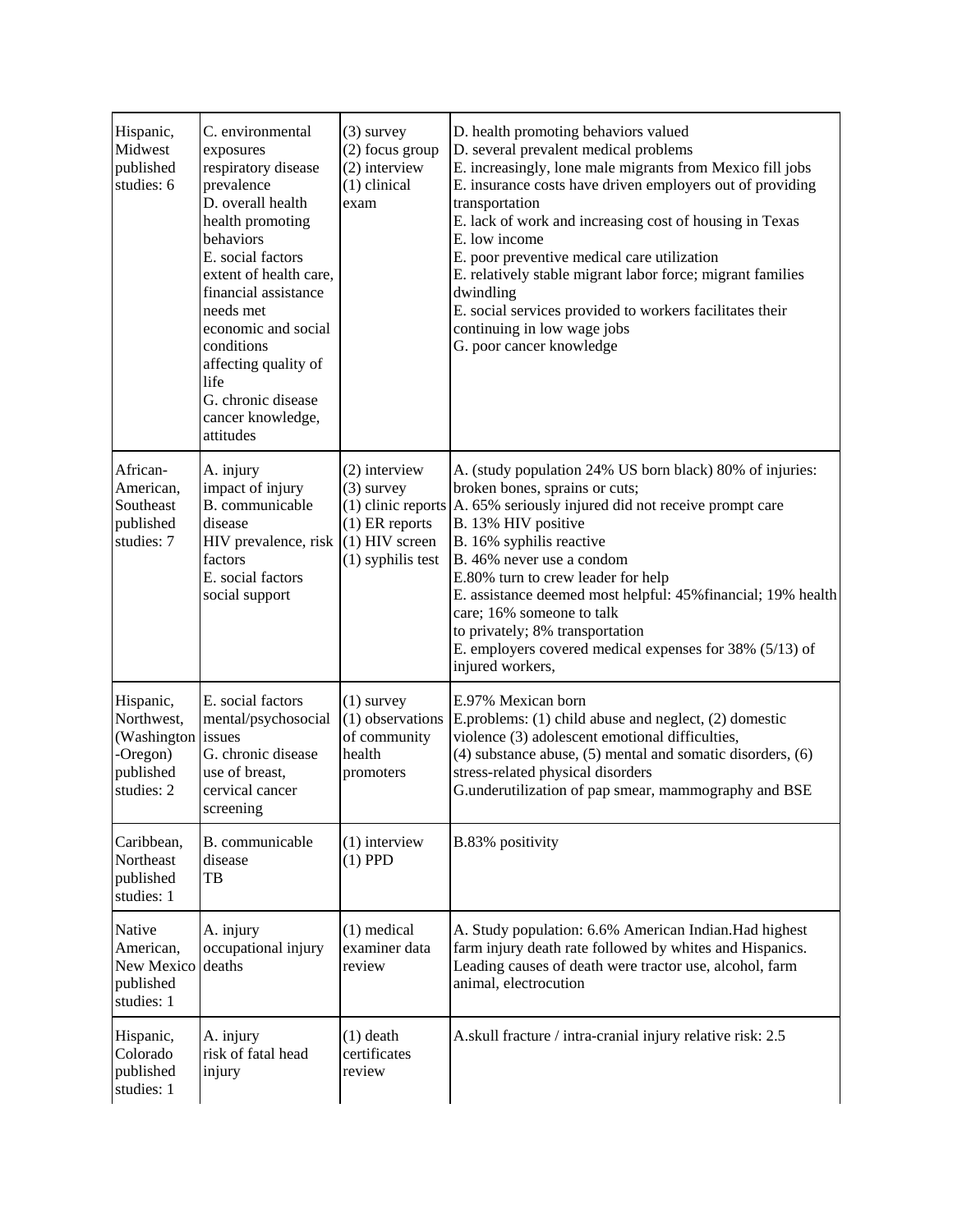| Haitian.<br>Southeast<br>published<br>studies: 1             | B. communicable<br>disease<br>TB                                                                                               | $(1)$ PPD testing                                                                                                                            | B.76% PPD positivity                                                                                                                                                                                                                                                                                                                                                                                                                                      |
|--------------------------------------------------------------|--------------------------------------------------------------------------------------------------------------------------------|----------------------------------------------------------------------------------------------------------------------------------------------|-----------------------------------------------------------------------------------------------------------------------------------------------------------------------------------------------------------------------------------------------------------------------------------------------------------------------------------------------------------------------------------------------------------------------------------------------------------|
| Haitian.<br>Mid-Atlantic disease<br>published<br>studies: 1  | B. communicable<br>TB                                                                                                          | $(1)$ interview<br>$(1)$ BCG scar<br>check<br>$(1)$ PPD                                                                                      | B.55% PPD positivity (vs. 37% positive total population)                                                                                                                                                                                                                                                                                                                                                                                                  |
| Hispanic,<br>Southwest<br>(Texas)<br>published<br>studies: 2 | D. overall health<br>health patterns<br>E. social factors<br>economic and social<br>conditions<br>affecting quality of<br>life | $(1)$ survey,<br>$(2)$ interview,<br>$(2)$ direct<br>observation,<br>$(1)$ focus group<br>discussions<br>$(1)$ state health<br>record review | D.1/3 adults positive for TB; UTI common problem among<br>females; children: dental caries and head lice<br>E. patriarchal system contributes to problems with access to<br>health care and social services<br>E. reduction in migrant labor needs<br>E. increasingly difficult to have a full itinerary of jobs<br>E, more workers travel alone<br>E. this group being replaced by new immigrants<br>E. workers becoming more reliant on social services |

|                                                               | Research topics                                                                                                                                                                                                                         | Methods used                                          | Results (selected findings)                                                                                                   |
|---------------------------------------------------------------|-----------------------------------------------------------------------------------------------------------------------------------------------------------------------------------------------------------------------------------------|-------------------------------------------------------|-------------------------------------------------------------------------------------------------------------------------------|
| Farm owner-operators                                          |                                                                                                                                                                                                                                         |                                                       |                                                                                                                               |
| African-<br>American,<br>Southeast<br>published<br>studies: 5 | A. injury<br>injury determinants<br>injury risk<br>perceptions<br>previous farm<br>injury prevalence<br>injury types<br>E. social Factors<br>demographic<br>characteristics<br>G. chronic Disease<br>prostate cancer<br>mortality rates | $(3)$ survey<br>$(1)$ Interview<br>$(1)$ focus groups | A. realistic perceptions of farm injury<br>A. both higher and lower injury incidence<br>G. increase prostate cancer mortality |
| Hispanic,<br>Colorado<br>published<br>studies: 1              | A. injury<br>risk of fatal head<br>injury                                                                                                                                                                                               | $(1)$ death<br>certificate<br>review                  | A.for skull fracture / intra-cranial injury risk: 1.70                                                                        |

Research using a nationwide study population

Migrant and seasonal farmworkers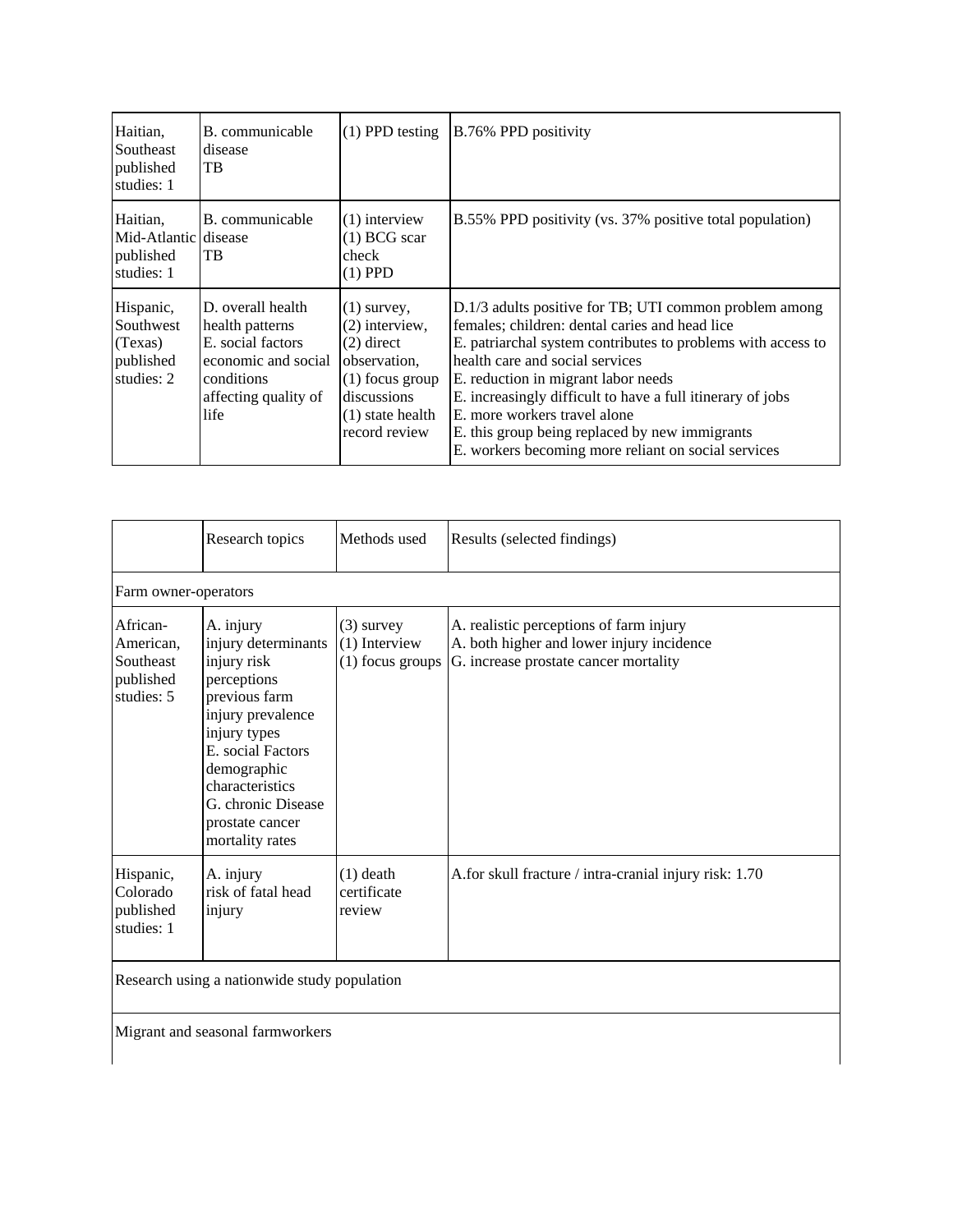| C. environmental<br>exposures<br>pesticide-related<br>skin disease<br>D. overall health<br>occupational health<br>status of farm<br>workers overall<br>health status of<br>farmworkers who<br>use migrant health<br>clinics<br>E. social factors<br>conditions affecting<br>quality of life<br>F. intervention<br>evaluation change<br>in personal<br>empowerment in<br>camp health aides<br>(CHA) evaluation<br>of peer health<br>education model for<br>expectant mothers | $(4)$ interview<br>$(3)$ survey<br>$(1)$ direct<br>observation<br>$(1)$ focus<br>group/structured<br>$(1)$ review of<br><b>BLS</b> statistics<br>and worker's<br>compensation<br>data<br>$(1)$ review of<br>(NAMCS) data<br>observations<br>(1) life histories | C. eight active ingredients or mixtures accounted for 51.5%<br>of the skin disease cases. Exposure to naturally occurring<br>plants like poison oak and ivy do not appear to account for<br>the distribution of pesticide associated skin disease among<br>agricultural workers<br>D. 43.9% of farmworkers visiting the clinics had more than<br>one morbidity<br>D. like to see better housing. 67.4 % rarely or never knew<br>which pesticides were used; 57.3% never or rarely knew of<br>field re-entry signs being posted<br>D. most common diagnosis was diabetes mellitus, followed<br>by health of an infant or child<br>D. of the top twenty diagnosis in migrant health clinics, only<br>eight were represented in the NAMCS<br>D. worst health probs: 11.8% pesticide related probs; 10.9%<br>musculoskeletal probs; 10.8% heart probs<br>E. ability to work without legal status, existence of support<br>networks keep new immigrants coming<br>E. direct relationships between good housing and reliable<br>work force (in the North), but employers are reluctant to<br>make the investment<br>E. farmworkers try to maximize stability in their lives<br>through informal networks<br>E. many workers stay in farm work for many years, as they<br>are kept marginal in American society.<br>E. oversupply of workers<br>E. there are limits to how many workers an informal network<br>can support result is labor contractors<br>E. trends toward unaccompanied Latino males<br>E. under-employment hastens the flight of more<br>productive workers from farm work<br>F. 24 subjects exhibited increase in personal<br>empowerment |
|-----------------------------------------------------------------------------------------------------------------------------------------------------------------------------------------------------------------------------------------------------------------------------------------------------------------------------------------------------------------------------------------------------------------------------------------------------------------------------|----------------------------------------------------------------------------------------------------------------------------------------------------------------------------------------------------------------------------------------------------------------|-------------------------------------------------------------------------------------------------------------------------------------------------------------------------------------------------------------------------------------------------------------------------------------------------------------------------------------------------------------------------------------------------------------------------------------------------------------------------------------------------------------------------------------------------------------------------------------------------------------------------------------------------------------------------------------------------------------------------------------------------------------------------------------------------------------------------------------------------------------------------------------------------------------------------------------------------------------------------------------------------------------------------------------------------------------------------------------------------------------------------------------------------------------------------------------------------------------------------------------------------------------------------------------------------------------------------------------------------------------------------------------------------------------------------------------------------------------------------------------------------------------------------------------------------------------------------------------------------------------------------------------------------------|
| Farm owners and farm workers                                                                                                                                                                                                                                                                                                                                                                                                                                                |                                                                                                                                                                                                                                                                |                                                                                                                                                                                                                                                                                                                                                                                                                                                                                                                                                                                                                                                                                                                                                                                                                                                                                                                                                                                                                                                                                                                                                                                                                                                                                                                                                                                                                                                                                                                                                                                                                                                       |
| A. injury<br>agricultural<br>fatalities                                                                                                                                                                                                                                                                                                                                                                                                                                     | NTOF fatalities<br>in Ag industry,<br>excluding<br>fishing sectors<br>and forestry<br>NTOF and<br>CFOI data                                                                                                                                                    | A. workers other than black or white had the lowest fatality<br>rate<br>A. young Hispanic workers had an elevated fatality rate.<br>Farm tractor leading cause for both female and male.<br>Although CFOI and NTOF systems showed different values,<br>they did reveal the same trends.                                                                                                                                                                                                                                                                                                                                                                                                                                                                                                                                                                                                                                                                                                                                                                                                                                                                                                                                                                                                                                                                                                                                                                                                                                                                                                                                                               |
| A. injury<br>agricultural<br>fatalities                                                                                                                                                                                                                                                                                                                                                                                                                                     | NTOF fatalities<br>in Ag industry,<br>excluding<br>fishing sectors<br>and forestry<br>NTOF and<br>CFOI data                                                                                                                                                    | A. blacks had the highest fatality<br>A. black workers, especially black farmers identified as<br>having high fatality risks by race. Farm tractor leading cause<br>for both female and male. Although the two systems showed<br>different values, they did reveal the same trends                                                                                                                                                                                                                                                                                                                                                                                                                                                                                                                                                                                                                                                                                                                                                                                                                                                                                                                                                                                                                                                                                                                                                                                                                                                                                                                                                                    |
|                                                                                                                                                                                                                                                                                                                                                                                                                                                                             |                                                                                                                                                                                                                                                                | economic and social $(1)$ personal                                                                                                                                                                                                                                                                                                                                                                                                                                                                                                                                                                                                                                                                                                                                                                                                                                                                                                                                                                                                                                                                                                                                                                                                                                                                                                                                                                                                                                                                                                                                                                                                                    |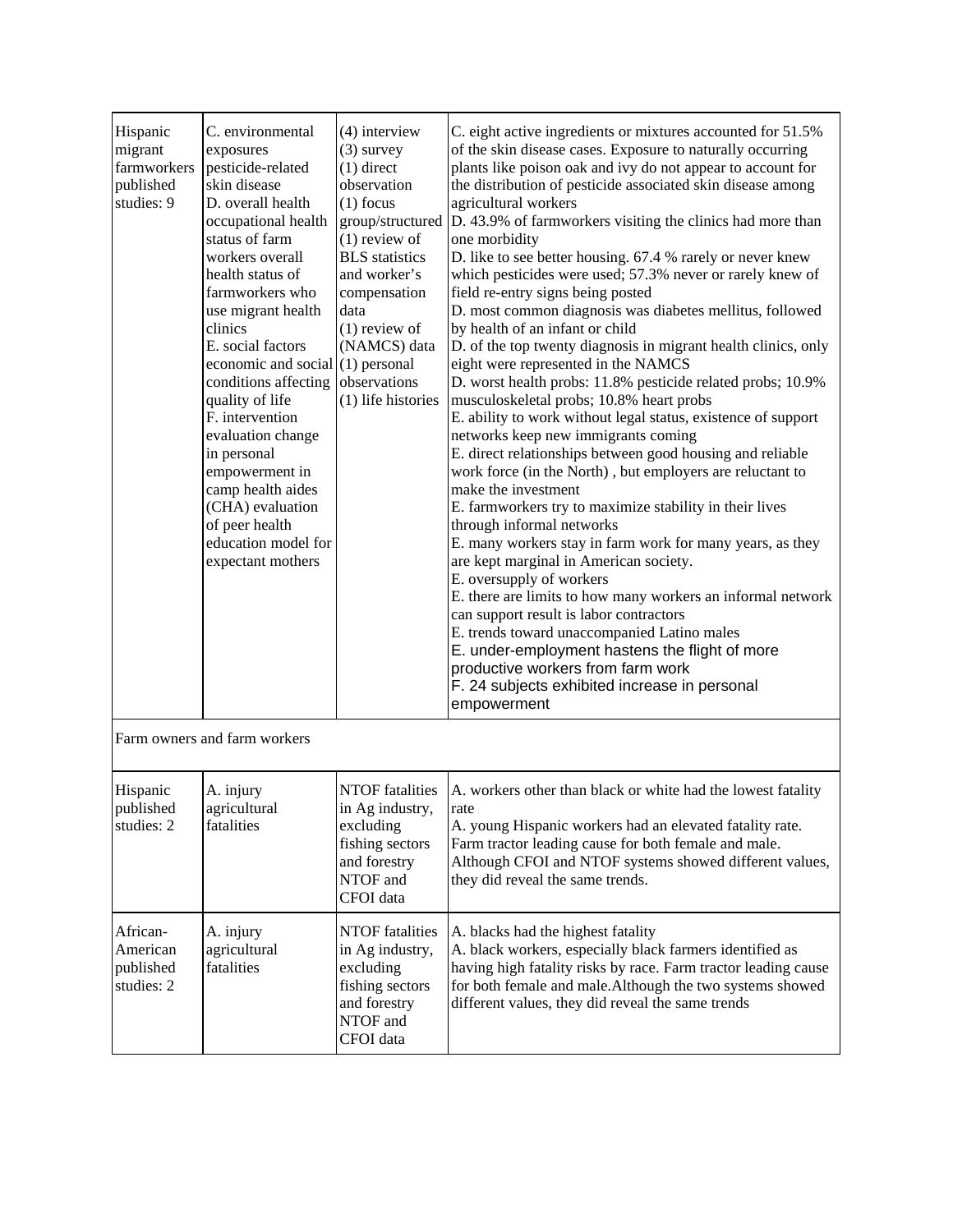| <b>Activity Title</b><br>Kentucky, the Carolinas, and the Southeast<br>The Migrant Network Coalition in                           | Objective<br>a.) heighten awareness about services available to migrant farm workers,<br>avoid duplication of services, determine what additional services are<br>needed, and provide assistance in identifying funding sources for new<br>services                                                                                     |
|-----------------------------------------------------------------------------------------------------------------------------------|-----------------------------------------------------------------------------------------------------------------------------------------------------------------------------------------------------------------------------------------------------------------------------------------------------------------------------------------|
|                                                                                                                                   |                                                                                                                                                                                                                                                                                                                                         |
|                                                                                                                                   |                                                                                                                                                                                                                                                                                                                                         |
| Kentucky                                                                                                                          |                                                                                                                                                                                                                                                                                                                                         |
| South Carolina Replication of a<br>Community Partnership for<br>Agricultural Safety and Health in a<br><b>Minority Population</b> | a.) implement a community-based agricultural health and safety program<br>in a minority population, using the model developed by the Kentucky<br>Partnership for Farm Family Safety and Health; b.) Empower a historically<br>black college, South Carolina State University, to increase emphasis on<br>agricultural health and safety |
| The Medical Spanish for Health<br>Professionals Project                                                                           | provide physicians with a working knowledge of health-related Spanish<br>vocabulary                                                                                                                                                                                                                                                     |
| The Kentucky Farmworker Health<br>Program                                                                                         | provide outpatient medical care from a primary care physician, basic dental<br>care, and assist with transportation to and from the doctor or pharmacy.<br>Other services include Spanish translation services, health education, and<br>preventive health care services                                                                |
| Kentucky Partnerships to Empower<br>Farm Women to Reduce Hazards to<br>Family Health and Safety                                   | prevent agricultural illnesses, injuries, and fatalities and to promote health<br>and safety in the rural population by mobilizing farm families and their<br>communities through education and raising awareness                                                                                                                       |
| Latino Farmworker Musculoskeletal<br>Discomfort and Relief Seeking<br>Behavior                                                    | examine work-related musculoskeletal discomfort and how it relates to<br>relief seeking behavior among Latino farm workers employed in North<br>Carolina field crop production                                                                                                                                                          |
| <b>Student Incentive Awards</b><br>Migrant/Transit Project: Toward More<br><b>Accessible Health Care</b>                          | use field research and GIS analysis to integrate rural health and rural<br>transportation literatures by examining the Kentucky Migrant Health<br>Program                                                                                                                                                                               |
| Wisconsin and the Midwest                                                                                                         |                                                                                                                                                                                                                                                                                                                                         |
| Communicate Farmworker<br><b>Occupational Health Risks</b>                                                                        | Development of a Model to Assess and describe potential occupational health risks involved with tasks by type of<br>production. Work is also being done on gathering demographic<br>information on migrant farmworkers, geographic location, crops, and tasks<br>performed in this region.                                              |
| Migrant Farmworker Youth Activities                                                                                               | generate specific recommendations for research, education, and programs<br>addressing the occupational health and safety needs of migrant or seasonal<br>farmworker adolescents (12 - 17 years) who are engaged in activities<br>related to agriculture                                                                                 |

 $\begin{array}{c} \end{array}$ 

Colorado and High Plains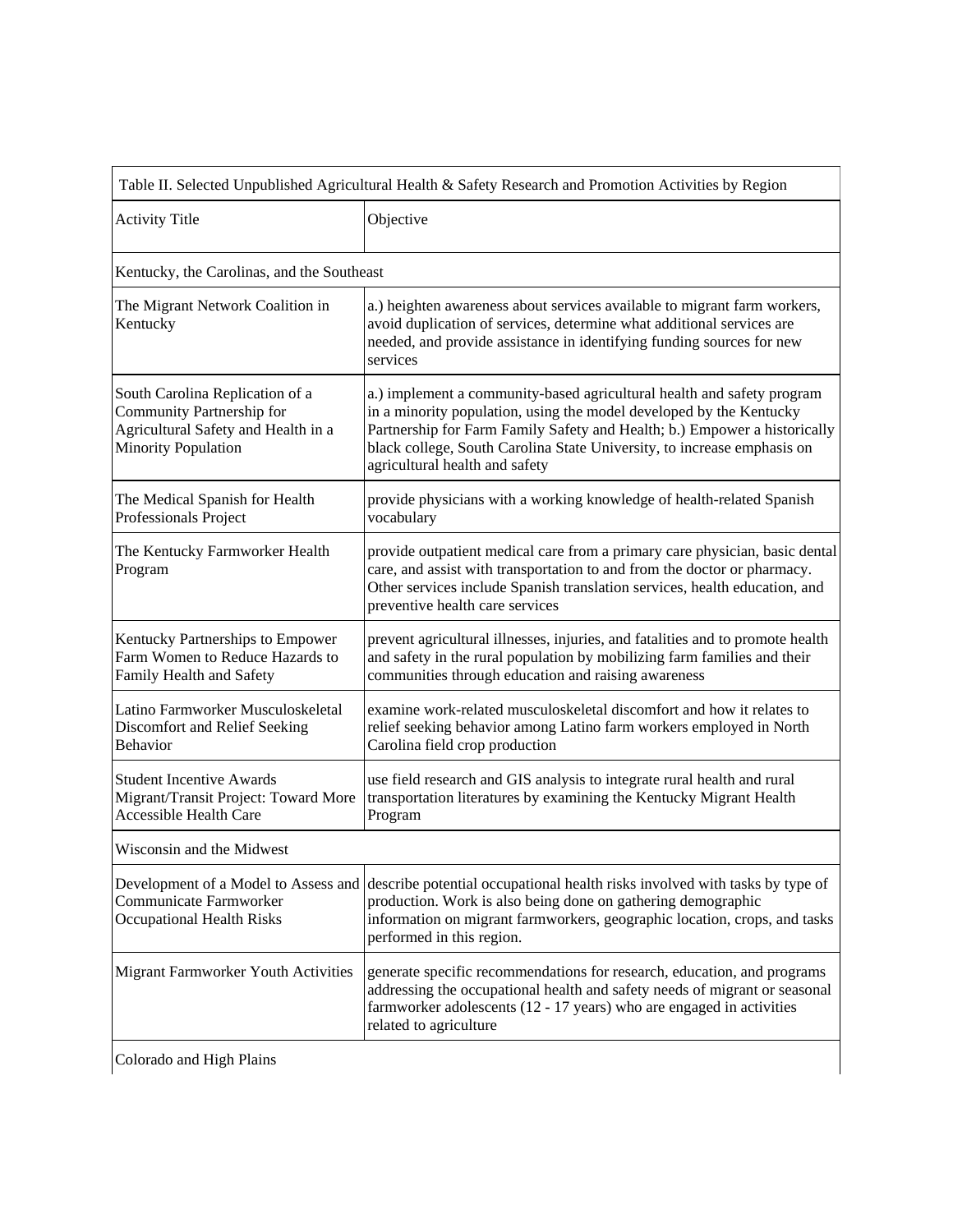| Collaborative Projects                                                                                                                         | facilitate Spanish Translation of North Dakota's health and safety<br>curriculum ("Always be Careful") targeting youth, into Spanish                                                                                                                                                                                                                                                                                                                                          |
|------------------------------------------------------------------------------------------------------------------------------------------------|-------------------------------------------------------------------------------------------------------------------------------------------------------------------------------------------------------------------------------------------------------------------------------------------------------------------------------------------------------------------------------------------------------------------------------------------------------------------------------|
| Evaluation of Dust and Endotoxin in<br>the Total Dust and Thoracic Mass<br>Obtained from Corn Storage and<br>Processing Facilities in Colorado | look at thoracic particulate mass in corn dust and total thoracic particulate<br>mass in corn dust                                                                                                                                                                                                                                                                                                                                                                            |
| Health and Safety Consultation                                                                                                                 | identify hazards in feed mills                                                                                                                                                                                                                                                                                                                                                                                                                                                |
| Health and Safety Training                                                                                                                     | deliver health and safety training presentations based on client requests,<br>according to the Worker Protection Standard                                                                                                                                                                                                                                                                                                                                                     |
| Migrant Farm Worker Safety and<br>Health                                                                                                       | work with Americorps students and Ag Sciences about co-sponsoring<br>Environmental Protection Agency Worker Protection Standard training                                                                                                                                                                                                                                                                                                                                      |
| 1998 Migrant Worker Health<br>Evaluations                                                                                                      | a.) assist workers in obtaining EPA certification under the Worker<br>Protection Standard; b.) conduct training with the Migrant Head Start<br>Program; c.) visit migrant residence camps to identify hazards; d.) obtain<br>potable water samples to evaluate the safety of the drinking water source                                                                                                                                                                        |
| TB among migrant farmworkers in<br>Northeastern Colorado                                                                                       | a.) work in collaboration with the Salud Migrant Health Clinic to<br>determine the prevalence of positive TB tests among the migrant farm<br>workers in northeastern Colorado; b.) provide counseling and appropriate<br>follow-up treatment for participants who test positive                                                                                                                                                                                               |
| Washington, Oregon, and the Northwest                                                                                                          |                                                                                                                                                                                                                                                                                                                                                                                                                                                                               |
| A Hazard Evaluation in the Apple                                                                                                               | a.)identify health and safety and ergonomic hazards in the Washington                                                                                                                                                                                                                                                                                                                                                                                                         |
| Warehouse Industry                                                                                                                             | apple warehouse industry. Expected exposures of interest include: noise,<br>carbon monoxide, risk factors for musculoskeletal disorders, pesticides and<br>temperature (cold);b.) document self-reported health effects occurring<br>among packing house workers; c.) identify existing controls for reducing<br>worker injury and illness to the industry                                                                                                                    |
| Applicators in Washington State                                                                                                                | Cholinesterase Monitoring of Pesticide $ a $ . evaluate the accuracy of cholinesterase determinations performed on<br>the EQM Testmate Kit under field conditions as compared to a reference<br>laboratory; b.) to examine whether a field-based kit provides advantages in<br>promptness of worker removal                                                                                                                                                                   |
| Identification of Injury Problem Areas                                                                                                         | a.) employ various regional data sources to identify agricultural-related<br>injury problem areas; b.) estimate the 1 yr cumulative incidence of work-<br>related injury in 1999 among adult Hispanic farm workers; c.) determine<br>the distribution of work-related injuries among adult Hispanic farmworkers<br>by injury type, cause of injury and other injury characteristics; d.)<br>determine the potential risks factors for injuries among Hispanic farm<br>workers |
| Occupational Skin Disorders in<br>Northwest Farming, Fishing, and<br>Forestry                                                                  | develop interventions to control the major causes of farming workplace<br>dermatitis                                                                                                                                                                                                                                                                                                                                                                                          |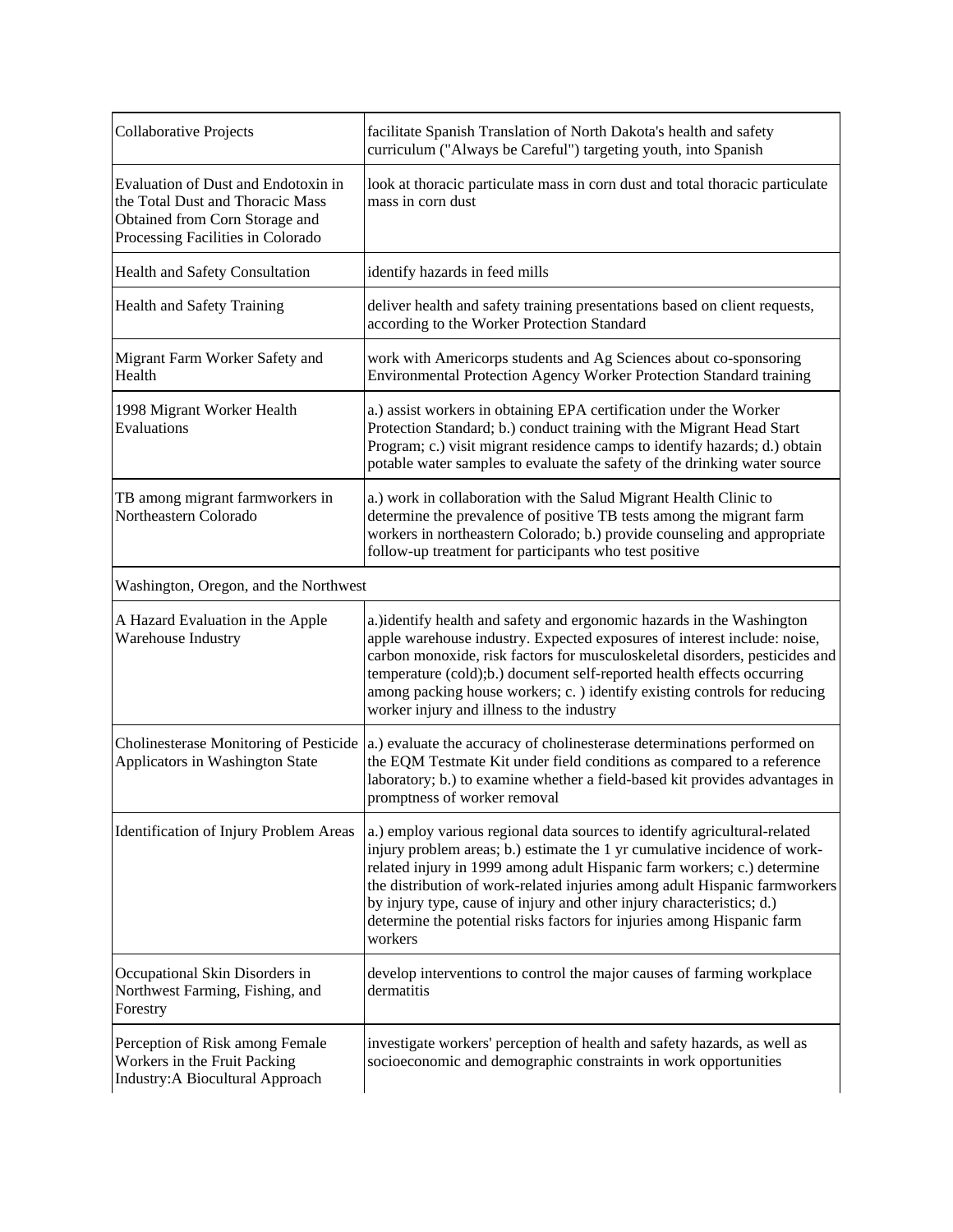| result from Ladder Falls                                                                                       | Prevention of Agricultural Injuries that collaborate with WA Dept of Labor and Industries to evaluate its eye and<br>ladder accident prevention program                                                                                                                                                                                                                                                                                                                                        |  |
|----------------------------------------------------------------------------------------------------------------|------------------------------------------------------------------------------------------------------------------------------------------------------------------------------------------------------------------------------------------------------------------------------------------------------------------------------------------------------------------------------------------------------------------------------------------------------------------------------------------------|--|
| Injuries and Awareness of Worker<br><b>Compensation Options among Farm</b><br>Workers in the Yakima Valley, WA | study injury experience and awareness of worker compensation options<br>among Hispanic farm workers in Yakima Valley, WA                                                                                                                                                                                                                                                                                                                                                                       |  |
| Neurological Effects of<br>Organophosphorus Insecticides in<br>Farmworkers                                     | determine whether farm workers exhibit neurological changes following<br>one season of exposure to low levels of organophosphorus insecticides,<br>and whether these changes are persistent                                                                                                                                                                                                                                                                                                    |  |
| Florida and the Deep South                                                                                     |                                                                                                                                                                                                                                                                                                                                                                                                                                                                                                |  |
| Development of an Agricultural Injury<br>Surveillance System                                                   | develop an agricultural injury surveillance system to detect the incidence<br>of agricultural injuries and related deaths among farm workers and their<br>families                                                                                                                                                                                                                                                                                                                             |  |
| Heat Stress Management Among<br>Migrant and Seasonal Farmworkers                                               | a.) characterize heat stress exposures among migrant and seasonal farm<br>workers; b.) characterize the workplace and cultural constraints in<br>managing farm worker heat stress exposures; c.) develop a prototype heat<br>stress management approach.                                                                                                                                                                                                                                       |  |
| <b>Translation of Materials and Programs</b><br>That Are Used in Education and<br>Intervention Into Spanish    | translate safety materials into Spanish, and provide on-site training in<br>Spanish.                                                                                                                                                                                                                                                                                                                                                                                                           |  |
| Project Safe: A Farm Safety Program<br>for Florida Minority Farmers                                            | Phase I: a community-based assessment of the occupational injury<br>prevention knowledge and behavior of African-American farm<br>women.Phase II: develop culturally sensitive intervention strategies to<br>increase minority farmers' knowledge of occupational risks and injury<br>prevention                                                                                                                                                                                               |  |
| Health Effects of Pesticides on Farm<br>Workers in Southern Dade County                                        | determine whether minorities, by race, are more susceptible to pesticide<br>health effects than non-minorities (white, non-Hispanic) and to evaluate<br>methods for the reduction in the use of pesticides in South Florida. The<br>GIS (Geographic Information System) is used to analyze relationships                                                                                                                                                                                       |  |
| Texas, Arkansas, New Mexico, and the Southwest                                                                 |                                                                                                                                                                                                                                                                                                                                                                                                                                                                                                |  |
| Addressing Agricultural Safety Needs<br>in the Arkansas Delta                                                  | identify the cause and severity of injuries and fatalities and existing<br>hazards for agricultural workers in this seven county region                                                                                                                                                                                                                                                                                                                                                        |  |
| Agricultural Injuries Among Navajo<br><b>Farm Families</b>                                                     | develop culturally sensitive, locally determined model interventions to<br>reduce fatalities and injuries among Navajo farm families                                                                                                                                                                                                                                                                                                                                                           |  |
| Analysis of Regional NAWS Data                                                                                 | analyze the health and work history for the states of Texas, Arkansas,<br>Louisiana, New Mexico, and Oklahoma and to produce a profile with<br>recommendations for further investigation                                                                                                                                                                                                                                                                                                       |  |
| Needs                                                                                                          | Migrant Farmworker Health and Safety publication of results of farmworker perception of safety and health risks<br>survey. Expanded distribution of Farmworker News, a bilingual newspaper<br>devoted to occupational health and safety issues. Development of research<br>track at the Midwest Migrant Stream forum to facilitate communication,<br>research strategies and collaboration among and between research<br>academicians, migrant farmworker advocates, and health care providers |  |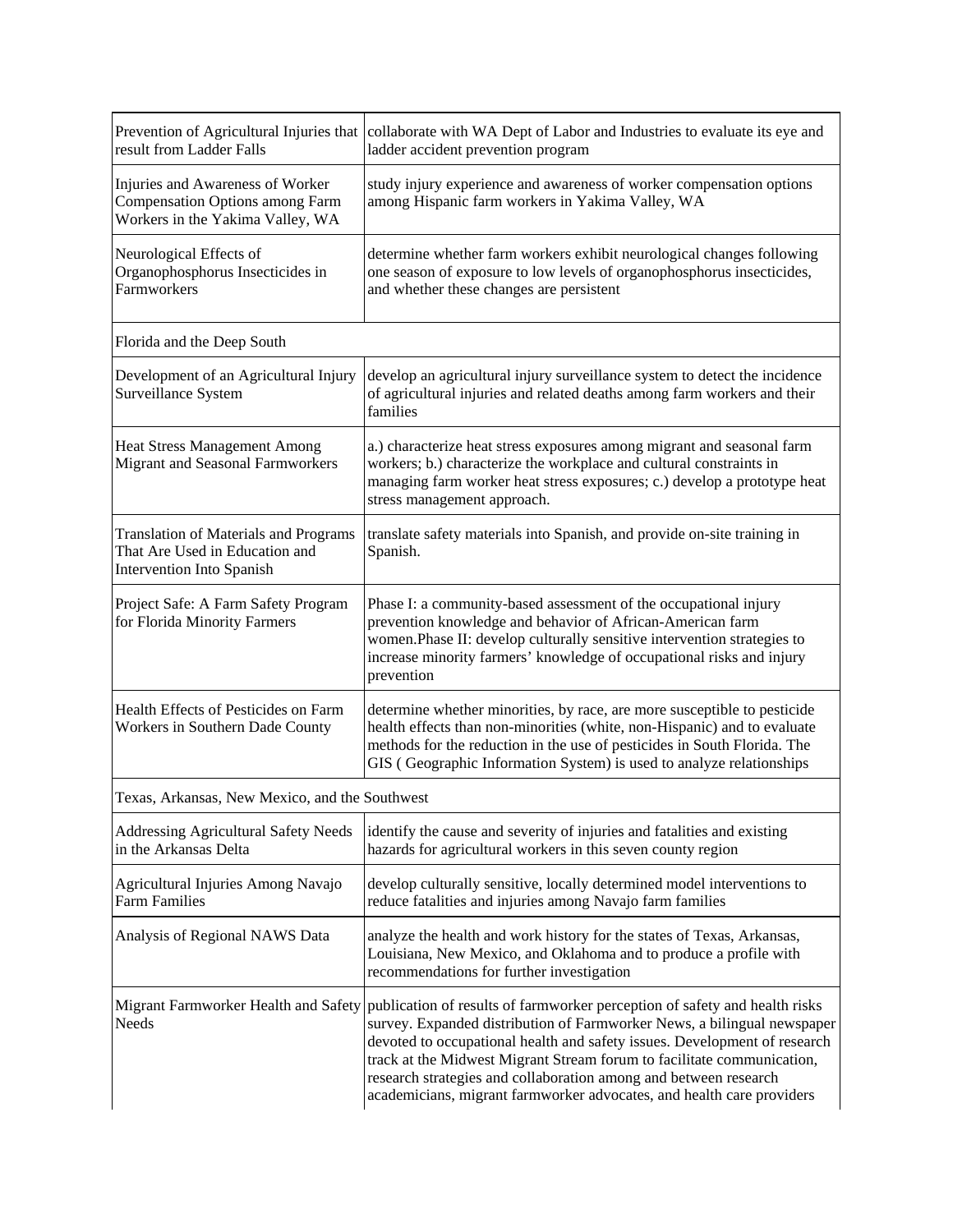| Health and Injury Surveillance Project                                                                                                                                      | determine the risks and issues that face African-American farmers (owners<br>and laborers) in the Arkansas Delta region that may be addressed with<br>interventions                                                                                                                                                                                                                                                                                                                                                                                                                |
|-----------------------------------------------------------------------------------------------------------------------------------------------------------------------------|------------------------------------------------------------------------------------------------------------------------------------------------------------------------------------------------------------------------------------------------------------------------------------------------------------------------------------------------------------------------------------------------------------------------------------------------------------------------------------------------------------------------------------------------------------------------------------|
| Promoting Farmworker Health and<br><b>Safety Research</b>                                                                                                                   | 1) provide farm workers with injury prevention information in a culturally<br>appropriate format and language; 2) enhance awareness and resources to<br>improve the quality of research related to occupational health and safety<br>for farm workers                                                                                                                                                                                                                                                                                                                              |
|                                                                                                                                                                             | identification of Migrant and Seasonal farmworkers in a four county region<br>in the West Texas Panhandle                                                                                                                                                                                                                                                                                                                                                                                                                                                                          |
| California, Arizona, and the West                                                                                                                                           |                                                                                                                                                                                                                                                                                                                                                                                                                                                                                                                                                                                    |
| Agricultural Surveillance                                                                                                                                                   | establish and maintain a statewide agricultural respiratory disease<br>surveillance system, in order to: a.) identify selected cases for potential<br>investigation and development of prevention recommendations; b.)<br>develop and implement broad-based interventions to address the principle<br>causes of agricultural respiratory diseases; c.) disseminate findings                                                                                                                                                                                                        |
| Bridging the Language, Cultural, and<br>Educational Barriers that Impede the<br>Delivery of Health and Safety<br>Information and Training to<br><b>Agricultural Workers</b> | investigate, develop, and evaluate effective ways to bridge language,<br>cultural, and educational barriers that impede the delivery of safety training<br>and hazard awareness information to agricultural workers and their<br>employers                                                                                                                                                                                                                                                                                                                                         |
| Assessment of Agricultural Injuries<br>and Illnesses in the Gila River Indian<br>Community                                                                                  | a.) investigate injuries and illnesses on GRIC farms; b.) describe trends,<br>year of occurrence, age of affected individual, gender, ethnicity, level of<br>worker protection training, job classification and the injury or illness; c.)<br>develop a planning and evaluation commission to study the data, including<br>trends, frequency and types of injuries and illnesses, identify available<br>resources, rank and prioritize the hazards and develop a strategic plan to<br>address these concerns;d.) disseminate information concerning farming<br>hazards on the GRIC |
| Estimating the True Incidence of<br>Pesticide Illness in California                                                                                                         | assemble and integrate information from multiple sources about the<br>frequency and circumstances of health effects related to pesticide<br>exposure. In addition to descriptive information, data abstracted from these<br>sources will be linked and used to develop a log-linear model capable of<br>estimating the numbers of cases that escape detection                                                                                                                                                                                                                      |
| Measuring Occupational Injuries and<br>Illness Among California's Hired Farm<br>Workers                                                                                     | conduct a comparative assessment of three independent recent unpublished<br>data sets: (NAWS) interviews (1998-2000), CIRS (CAWHS)(1999-2000),<br>and (WCIRB) summary reports (1995-1997), to examine trends in<br>occupational injuries and illnesses among California's hired farm workers                                                                                                                                                                                                                                                                                       |
| <b>Extending Pesticide Use Best Practices</b><br>Information to Ethnic Minority,<br>Limited Resource Specialty Crop<br>Growers                                              | extend culturally appropriate pesticide management and safety information<br>to targeted cultural minority, small scale, specialty crop producers                                                                                                                                                                                                                                                                                                                                                                                                                                  |
| Behavior Related to Organophosphate<br>Exposure in Children of Migrant<br>Farmworkers                                                                                       | determine the risk of adverse neurologic or neurobehavioral effects of<br>parental agricultural organophosphate exposure comparing children of<br>farmworkers and non farmworkers                                                                                                                                                                                                                                                                                                                                                                                                  |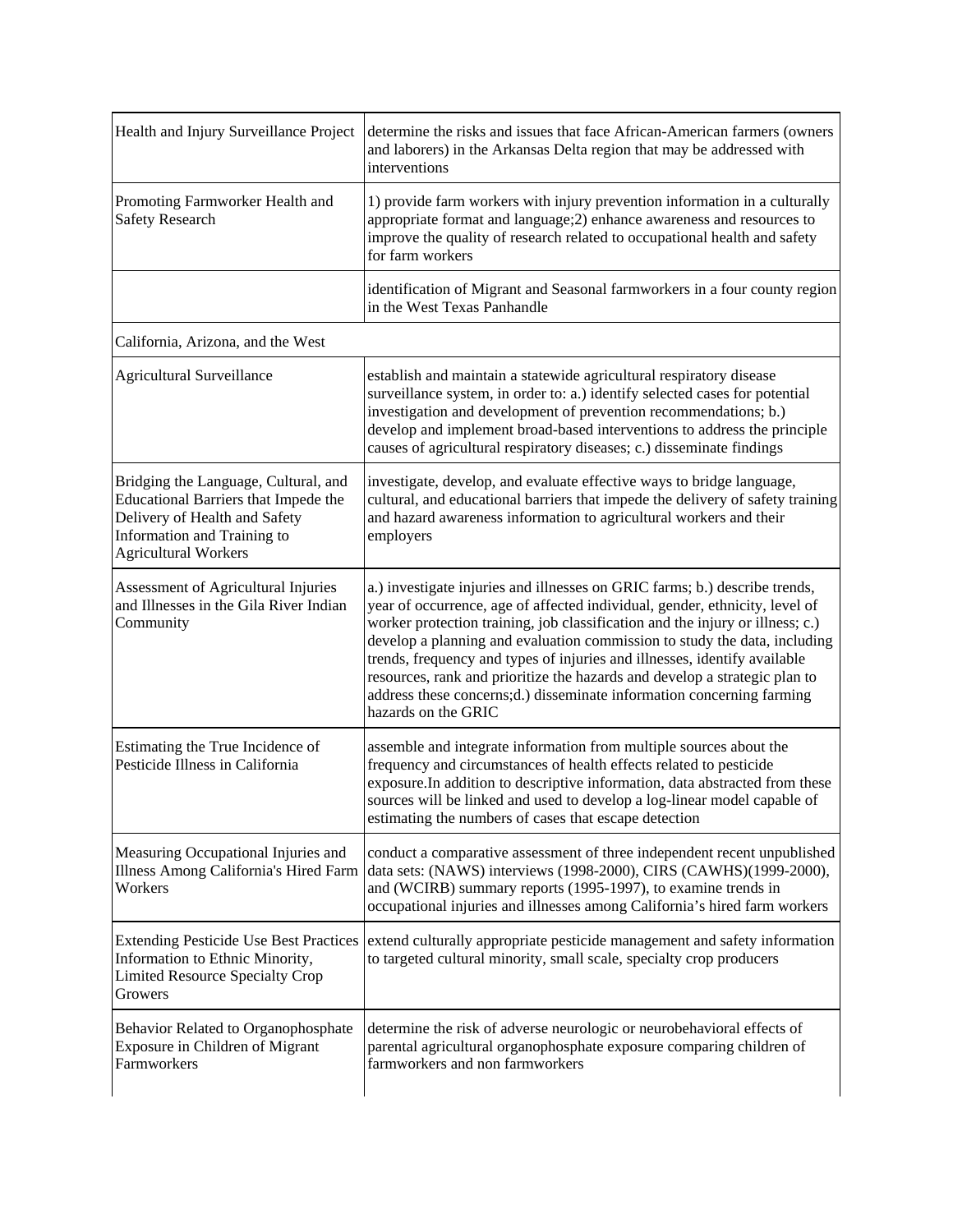| Pulmonary Fibrosis and Mineral<br>Content of Lung Tissues from<br>Deceased California Farmworkers                | examine the relationship between mineral dust exposure in the farming<br>industry and histopathological changes occurring in the lungs of the<br>California farmworker. The study is also designed to show the importance<br>of airway branching patterns in the deposition, retention, and<br>histopathology associated with mineral dusts in the lung             |
|------------------------------------------------------------------------------------------------------------------|---------------------------------------------------------------------------------------------------------------------------------------------------------------------------------------------------------------------------------------------------------------------------------------------------------------------------------------------------------------------|
| Detoxifying Pesticide Protective<br><b>Clothing for Farmworkers</b>                                              | develop a technology that can convert regular clothing into nontoxic,<br>comfortable clothing that will detoxify common pesticides; and to explore<br>detoxification mechanisms of halamine structures on fabric surfaces                                                                                                                                           |
| Monitoring Fieldworker Infections by<br>Sampling at Their Residence: The<br>1997 federal Food Safety Initiative. | monitor infections rather than illness. If the risks found are perceived as<br>significant, investigators plan to look further at the manure itself in a later<br>study, with a view to quantifying the risk as a function of the way in which<br>manure has been handled and applied                                                                               |
| <b>Study of Pregnancy Outcome</b>                                                                                | Investigate adverse reproductive outcomes and their association with<br>agricultural work as well as with other risk factors                                                                                                                                                                                                                                        |
| New York and Pennsylvania                                                                                        |                                                                                                                                                                                                                                                                                                                                                                     |
| <b>Study of Ergonomic Strain Among</b><br><b>Apple Migrant Farmworkers</b>                                       | analyze the ergonomic factors that contribute to upper body strain among<br>apple harvest workers in New York and Pennsylvania apple orchards                                                                                                                                                                                                                       |
| Study of Occupational Injury and<br><b>Illness in Migrant Farmworkers</b>                                        | a.) identify types and frequency of occupational injuries and illnesses<br>experienced by migrant and seasonal farm workers in New York and<br>Pennsylvania who use federally funded migrant health centers. b.) evaluate<br>the relative importance of different injury illness risks experienced by this<br>population, and target prevention efforts accordingly |
| Safety Training for Apple Orchard<br>Workers                                                                     | develop orchard safety curriculum and train orchard owners and managers<br>in establishing on the job orchard worker safety program. Will be expanded<br>to other commodities in the near future                                                                                                                                                                    |
| <b>Enumerating Migrant and Seasonal</b><br>Farmworkers in the Northeast                                          | estimate workers and worker hours at risk for injury as part of the multi-<br>state migrant and seasonal farmworker study                                                                                                                                                                                                                                           |

Table III. Key Feature of Research in Minority Agricultural Health And Safety

### **A. Group definition**

Race/ethnicity and language Definition of work (identify tasks) Geographic location Other unique features of the combination of race/ethnicity, task, geographic location

## **B. Occupational health definition (gold standard)**

Identification of "given" or unchangeable features Characteristics of health

#### **C. Occupational health measures**

Clinical indicators Self-reported indicators Group level indicators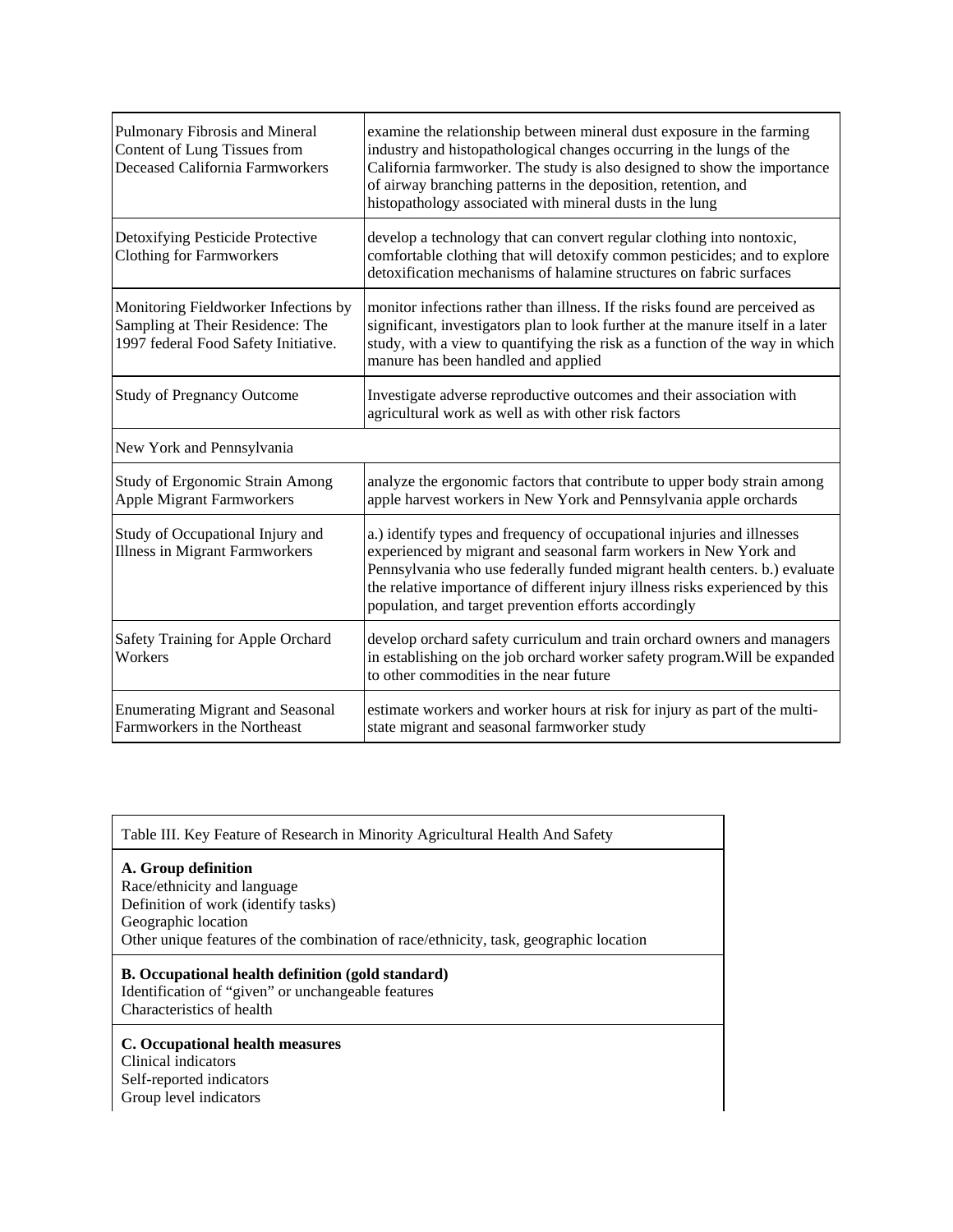**D. Identification of possible causal factors** Physical work environment Social work environment Political context Cultural factors Comparison with white or other minority groups doing the same jobs

## **References**

Advisory Council for the Elimination of Tuberculosis. (1992). Prevention and control of tuberculosis in migrant farm workers. MMWR, 41 (RR-10), 1-15.

Arcury, T. (1995). Risk perceptions of occupational hazards among black farmers in the southwestern United States. J Rural Health, 11(4), 240-250.

Arcury, T., & Quandt, S. (1998a). Chronic agricultural chemical exposure among migrant and seasonal farmworkers. Society and Natural Resources. 11: 829-843.

Arcury, T., & Quandt S. (1998b). Occupational and environmental health risks in farm labor. Human Organization, 57, 331-334.

Arcury, T., Quandt, S., Austin, C., Preisser, J., & Cabrera, L. (1999). Implementation of EPA's worker protection standard training for agricultural laborers: An evaluation using North Carolina data. Public Health Reports, 114, 459-468.

Betchel, G., Shepherd, M., & Rogers, P. (1995). Family, culture, and health practices among migrant farmworkers. J Community Health Nursing, 12(1), 15-22.

Blair, A., Rothman, N., & Zahm, S. (1999). Occupational cancer epidemiology in the coming decades. Scand J Work Environ Health, 29(6sp), 491-497.

Blair, A., & Zahm, S. (1991). Cancer among farmers. Occup Med, 6(3), 335-354.

Bollini, P., & Siem, H. (1995). No real progress towards equity: health of migrants and ethnic minorities on the eve of the year 2000. Soc Sci Med, 41(6), 819-828.

Booker, V., Robinson, J., Kay, B., Najera, L., & Stewart, G. (1997). Changes in empowerment: effects of participation in the lay health promotion program. Health Educ Behav, 24(4), 452- 464.

Cassetta, R. (1994). Needs of migrant workers challenge RNs. Am Nurse, 26(6), 34.

Chi, P. (1991a). A tale of two homes: A study of housing conditions of migrant farmworkers. In P. Chi, S. White-Means, & J. McClain. Research on Migrant Farmworkers in New York State (pp. 132-157). Ithaca, NY: Cornell Migrant Program, Cornell University.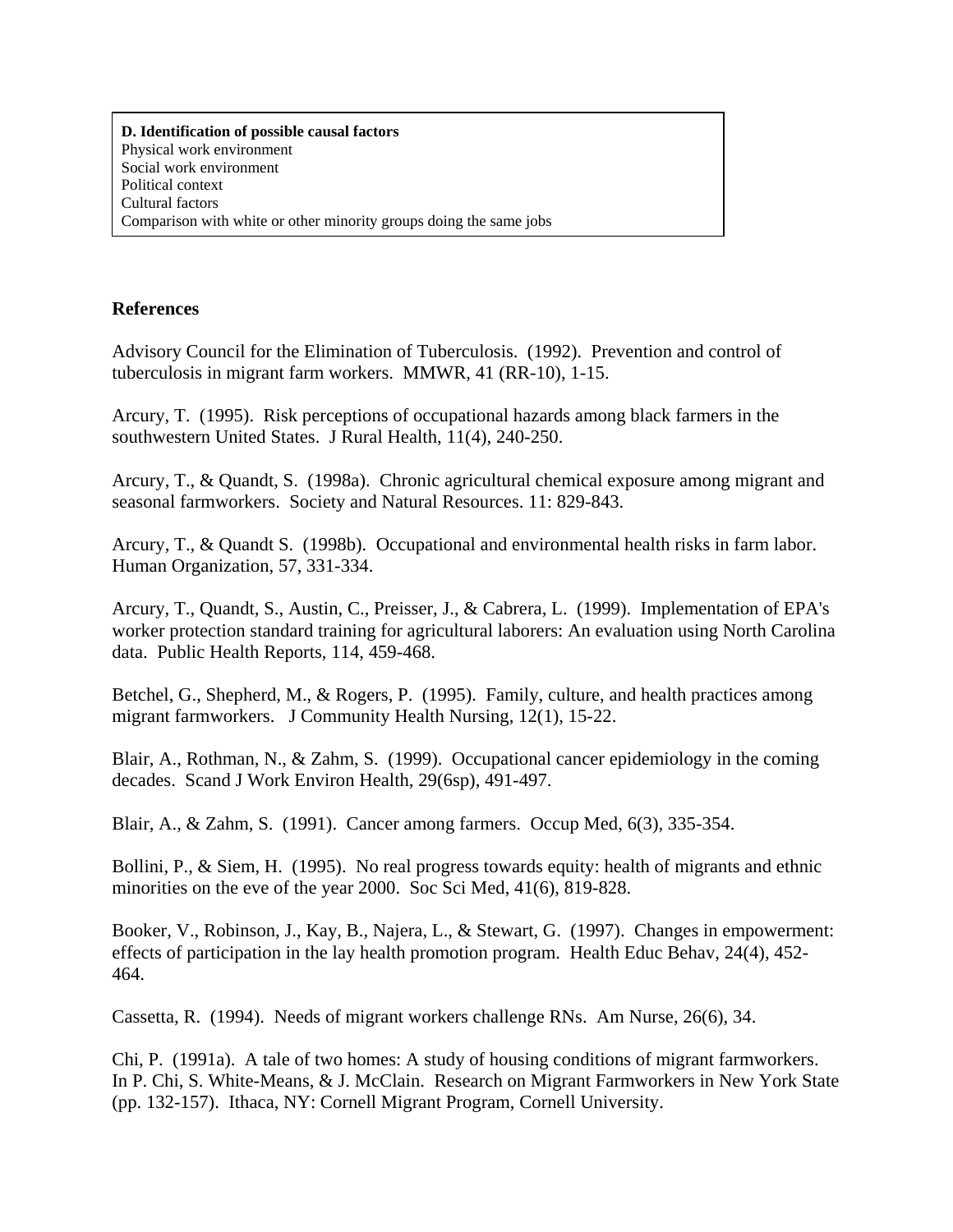Chi, P. (1991b). Economic rewards for migrant farmworkers. In P. Chi, S. White Means, & J. McClain. Research on Migrant Farmworkers in New York State (pp. 175-191). Ithaca, NY: Cornell Migrant Program, Cornell University.

Chi, P. (1991c). Medical utilization patterns of migrant farmworkers in Wayne County, New York. In P. Chi, S. White-Means, & J. McClain. Research on Migrant Farmworkers in New York State (pp. 87-107). Ithaca, NY: Cornell Migrant Program, Cornell University.

Chi, P. (1991d). Variation in subjective well-being among black migrant farmworkers in New York State. In P. Chi, S. White-Means, & J. McClain. Research on Migrant Farmworkers in New York State (pp. 43-65). Ithaca, NY: Cornell Migrant Program, Cornell University.

Chi, P., & McClain, J. (1991). Drinking, farm, and camp life: A study of drinking behavior in migrant camps in New York State. In P. Chi, S. White-Means, & J. McClain. Research on Migrant Farmworkers in New York State (pp. 66-85). Ithaca, NY: Cornell Migrant Program, Cornell University.

Ciesielski, S., Hall, S., & Sweeney, M. (1991). Occupational injuries among North Carolina migrant farmworkers. Am J Pub Health, 81(7), 926-927.

Ciesielski, S., Handzel, T., & Sobey, M. (1991). The microbiological quality of drinking water in North Carolina Migrant labor camps. Am J Pub Health, 81(6), 762-764.

Ciesielski, S., Loomis, D., Mims, S., & Auer, A. (1994). Pesticide exposures, cholinesterase, depression, and symptoms among North Carolina migrant farmworkers. Am J Pub Health, 84(3), 446-451.

Ciesielski, S., Seed, J., Esposito, D., & Hunter, N. (1991). The epidemiology of tuberculosis among North Carolina migrant farm workers. JAMA, 265(13), 1715-1719.

Ciesielski, S., Seed, J., Estrada, J., & Wrenn, E. (1993). The Seroprevalence of Cysticercosis, Malaria, and Typanosoma cruzi among North Carolina migrant farm workers. Public Health Rep, 108(6), 736-741.

Ciesielski, S., Seed, J., Ortiz, J., & Metts, J. (1992). Intestinal parasites among North Carolina migrant farmworkers. Am J Pub Health, 82(9), 1258-1262.

Crandall, C., Fullerton, L., Olson, L., Sklar, D., & Zumwalt, R. (1997). Farm-related injury mortality in New Mexico, 1980-91. Accid Anal Prev, 29(2), 257-261.

Daniell, W., Barnhart, S., Demers, P., et al. (1992). Neuro-psychological performance among agricultural pesticide applicators. Environmental Research, 59, 217-228.

Davies, J. (1988). A global need: farm worker safety. Am J Ind Med, 13, 725-729.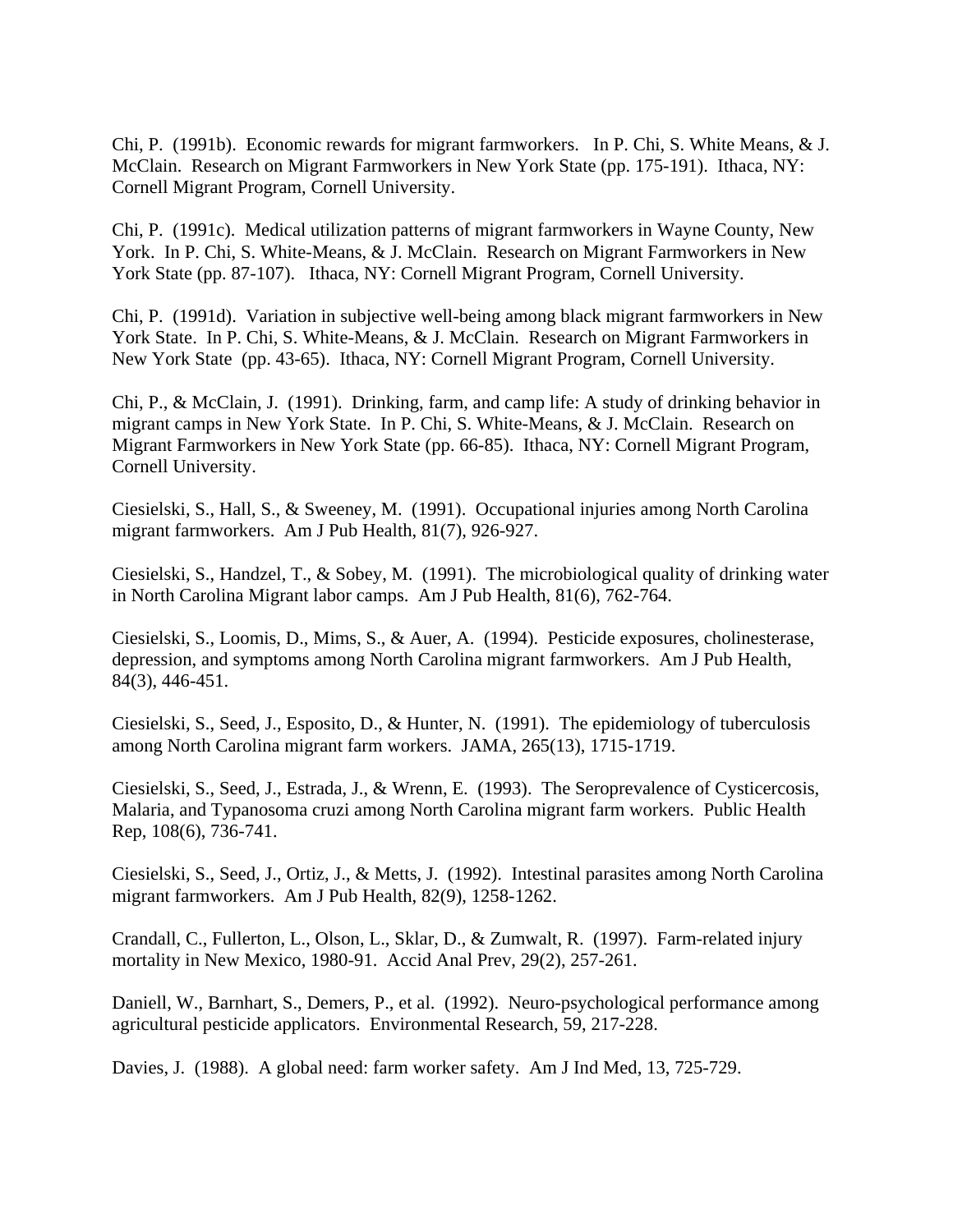de Leon Saintz, M. (1994). The Mexican-American migrant farm worker family: mental health issues. Nurs Clin North Am, 29(1), 65-72.

Delfico, J. (1991). Farmworkers face gaps in protection and barriers to benefits. GAO/T-HRD-91-40. U.S. GAO [Testimony].

Dever, G. (1997). Migrant health status: Profile of a population with complex health problems. Migrant Clinicians Network, March, 1-16.

Dever, G., & Adams, B. (1992). Health survey of migrant and black populations in Tattnall, Toombs, and Candler counties, Georgia, 1992.

Dosemeci, M., Hoover, R., Blair, A., et al. (1994). Farming and prostate cancer among African-Americans in the Southeastern United States. J Natl Cancer Inst, 86, 1718-1719.

Earle-Richardson, G., May, J., & Ivory, J. (1998). Planning study of migrant and seasonal farmworkers in New York State: Understanding the occupational safety environment using focus groups. J Ag Safety Health, special issues (1), 111-119.

Ford, C., & Lynch, T. (2000). An analysis of farm injuries and safety practices in Mississippi. J Agromedicine, 6(4), 83-95.

Frees, N., Polkowski, J., Farmer, R., et al. (1992). HIV infection, syphilis, and tuberculosis screening among migrant farm workers—Florida, 1992. JAMA, 268(15), 1999-2000.

Frumkin, H., & Pransky, G. (1999). Special populations in occupational health. Occup Med: State of the Art Rev, 14(3), 479-484.

Frumkin, H., Walker, E., & Friedman-Jimenez, G. (1999). Minority workers and communities. Occup Med: State Art Rev, 14(3), 495-517.

Gamsky, T., McCurdy, S., Wiggins, P., Samuels, S., Berman, B., & Schenker, M. (1992). Epidemiology of Dermatitis among California farm workers. J Occup Med, 34(3), 304-310.

Gamsky, T., Schenker, M., McCurdy, S., & Samuels, S. (1992). Smoking, respiratory symptoms, and pulmonary function among a population of Hispanic farmworkers. Chest, 101(5), 1361-1368.

Garcia, J., Dresser, K., & Zerr, A. (1996). Respiratory health of Hispanic migrant farm workers in Indiana. Am J Ind Med, 29, 23-32.

Goldsmith, M. (1989). As farmers help keep America healthy, illness may be their harvest. JAMA, 261(22), 3207-3213.

Griffith, D., & Kissam, E. (1995a). Working poor: Farmworkers in the United States. Philadelphia, Temple University Press.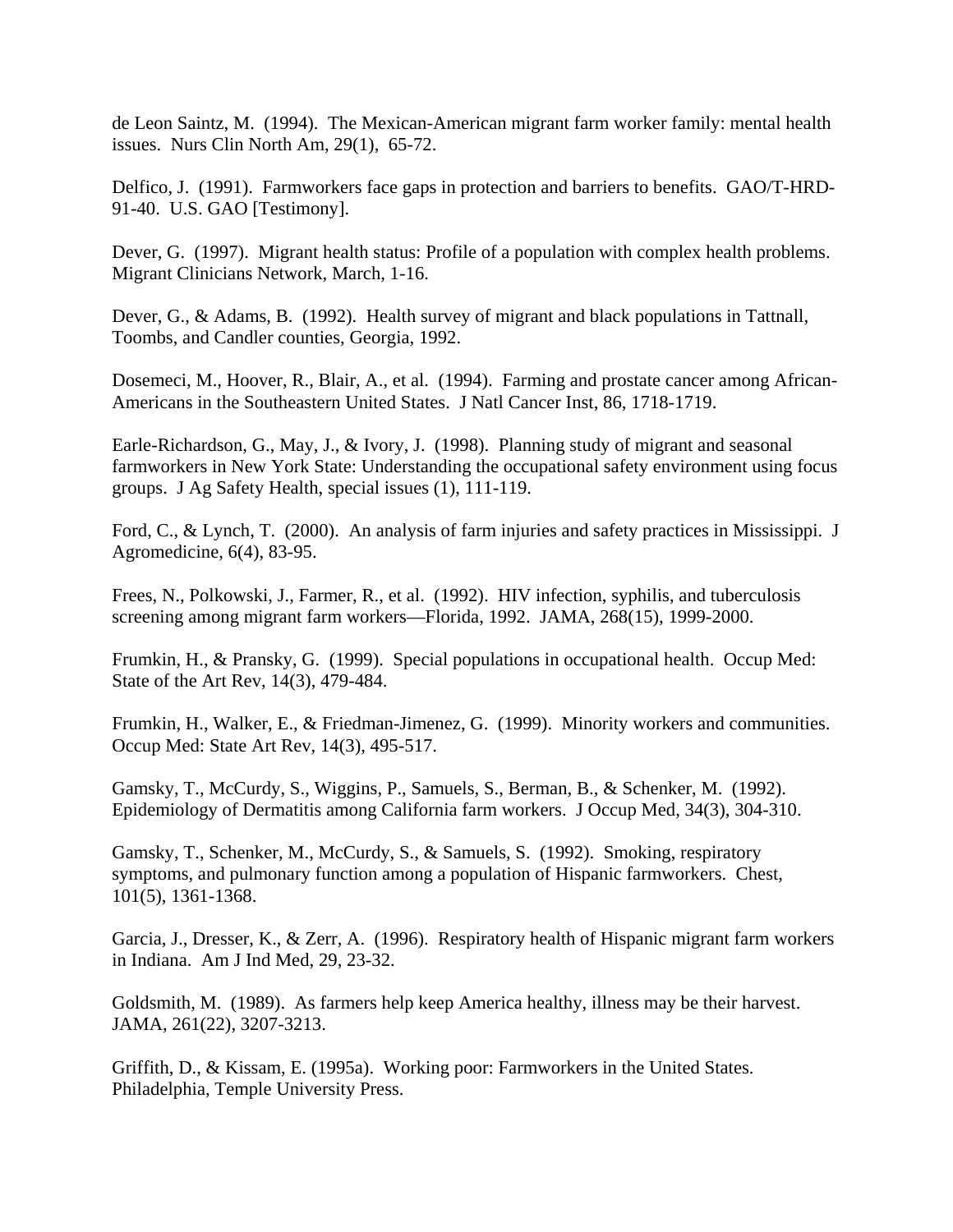Griffith, D., & Kissam, E. (1995b). A labor force in transition: Farmworkers in the New York Jersey Nursery Industry. In Griffith, D., & Kissam, E. Working poor: Farmworkers in the United States (pp 173-189). Philadelphia, Temple University Press.

Griffith, D., & Kissam, E. (1995c). Characteristics of the farm labor market: A comparative study. In Griffith, D., & Kissam, E. Working poor: Farmworkers in the United States (pp 243- 269). Philadelphia, Temple University Press.

Griffith, D., & Kissam, E. (1995d). Domestic farmworkers in America's heartland: Weslaco, Texas, and the lower Rio Grande Valley. In Griffith, D., & Kissam, E. Working poor: Farmworkers in the United States (pp. 89-122). Philadelphia, Temple University Press.

Griffith, D., & Kissam, E. (1995e). Labor demand in Southwestern Michigan: Last bastion of the family farm. In Griffith, D., & Kissam, E. Working poor: Farmworkers in the United States (pp. 123-150). Philadelphia, Temple University Press.

Griffith, D., & Kissam, E. (1995f). Migrant workers on the Delmarva Peninsula: Maryland tomato and Delaware potato and mixed-vegetable farms. In Griffith, D., & Kissam, E. Working poor: Farmworkers in the United States (pp. 70-88). Philadelphia, Temple University Press.

Griffith, D., & Kissam, E. (1995g). Northward out of Mexico: Migration networks and farm labor supply in Parlier, California. In Griffith, D., & Kissam, E. Working poor: Farmworkers in the United States (pp. 190-239). Philadelphia, Temple University Press.

Griffith, D., & Kissam, E. (1995h). Waves of Ethnicity: Immokalee, Florida. In Griffith, D., & Kissam, E. Working poor: Farmworkers in the United States (pp. 29-69). Philadelphia, Temple University Press.

Hard, D., Myers, J., Snyder, K., et al. (1999). Identifying work-related fatalities in the agricultural production sector using two national occupational fatality surveillance systems 1990- 1995. J Agri SafetyHealth, 5(2), 155-169.

Hendrikson, E. (1989). Occupational health pilot survey results. Migrant Health Clinical supplement, Sept/Oct, 1.

Hibbs, J., Yeager, S., & Cochran, J. (1989). Tuberculosis among migrant farmworkers [Letter to the editor]. JAMA, 262, 1775.

Husting, E., Geiser, C., Summerill, K., et al. (1997). Occupational agricultural injury surveillance in California: Preliminary results from the Nurses Using Rural Sentinel Events (NURSE) project. J Agromedicine, 4(3/4), 269-283.

Isaacs, L., & Bean, T. (1995). An overview of the Ohio migrant farmworker safety needs assessment. J Ag Safety Health, I (4), 261-272.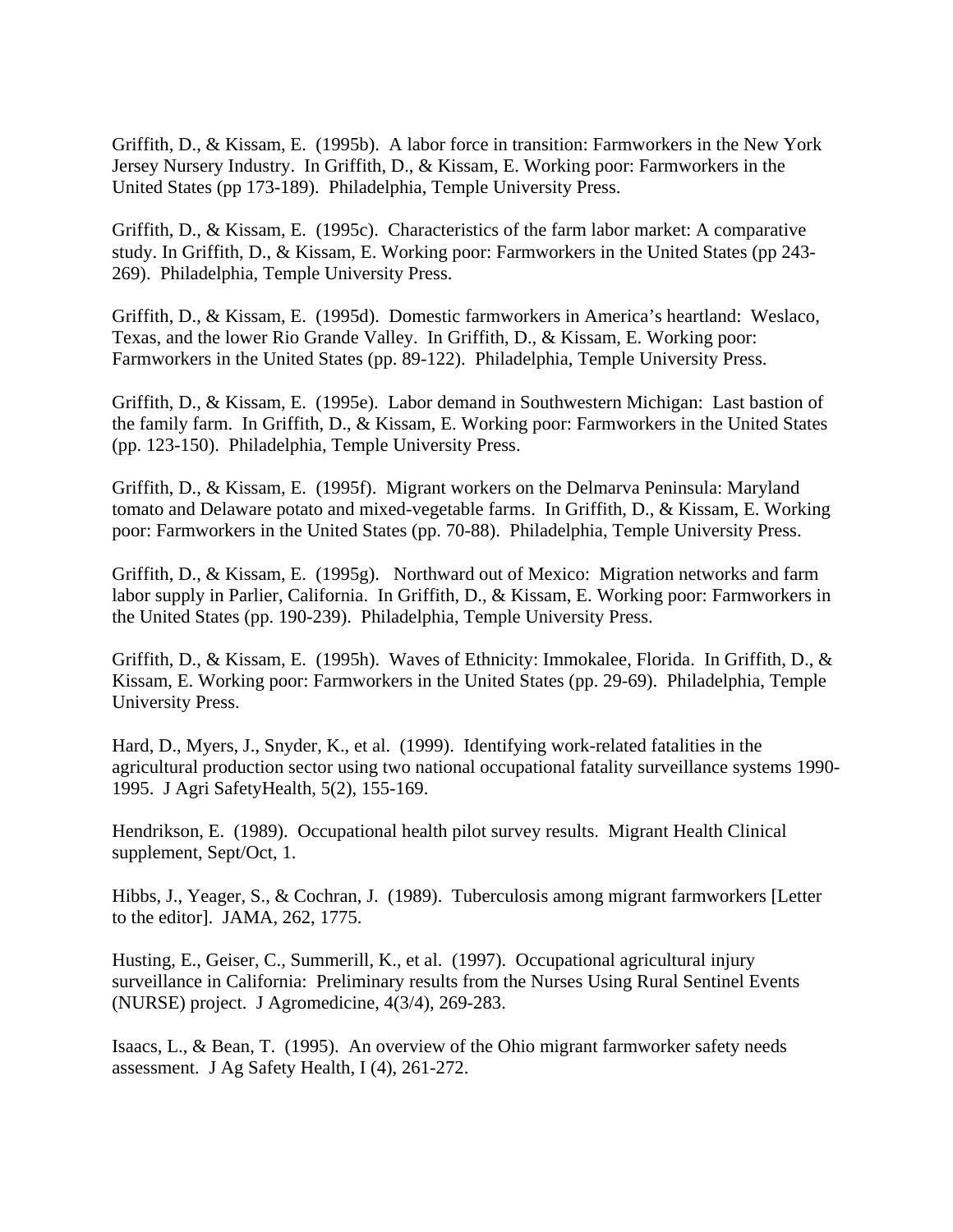Jacobson. M., Mercer, M., Miller, L., & Simpson, T. (1987). Tuberculosis risk among migrant farm workers on the Delmarva Peninsula. Am J Public Health, 77(1), 29-32.

Janowitz, I., Meyers, J., Tejeda, D., et al. (1998). Reducing risk factors for the development of work-related musculoskeletal problems in nursery work. Appl Occup Environ Hyg, 13(1), 9-14.

Jones, J., Rion, P., Hollis, S., Longshore, S., Leverette, W., & Ziff, L. (1991). HIV-related characteristics of migrant workers in rural South Carolina. South Med J , 84(9), 1088-1090.

Kelsey, T. (1994). The agrarian myth and policy responses to farm safety. Am J Pub Health, 84(7), 1171-1177.

Kennedy, Barbara, personal communication, January 29, 2001.

Kerr, M., & Ritchey, D. (1990). Health-promoting lifestyles of English-speaking and Spanishspeaking Mexican-American migrant farm workers. Pub Health Nurs, 7(2), 80-87.

Kraus, J., Lightstone, A., & McArthur, D. (1998). Occupational injuries: A review of incidence and factors associated with occurrence while at work. In S. Loue (Ed.), Handbook of migrant health (pp. 423-448). New York, Plenum Press.

Krieger, N. (1987). Shades of difference: Theoretical underpinnings of the medical controversy on black/white differences in the United States, 1830-1870. International Journal of Health Services, 17(2), 259-278.

Krstev, S., Baris, D., Stewart, P., et al. (1998). Occupational risk factors and prostate cancer in U.S. blacks and whites. Am J Ind Med, 34, 421-430.

Lantz, P., Dupuis, L., Reding, D., Krauska, M., & Lappe, K. (1994). Peer discussions of cancer among Hispanic migrant farm workers. Public Health Rep, 109(4), 512-520.

Liveright, T. (1988). Red blood cell cholinesterase monitoring in Puerto Rican farm workers. Unpublished.

Loomis, D., & Richardson, D. (1998). Race and the risk of fatal injury at work. Am J Public Health, 88(1), 40-44.

Luchok, K., & Rosenberg, G. (2000). Steps in meeting the needs of Kentucky's migrant farmworkers. J Agromedicine, 4 (3/4), 381-386.

Lyman, S., McGwin Jr., G., Enochs, R., & Roseman, J. (1999). History of agricultural injury among farmers in Alabama and Mississippi: prevalence, characteristics, and associated factors. Am J Ind Med, 35, 499-510

McCurdy, S. (1994). Occupational health status of migrant and seasonal farmworkers. In H.H. McDuffie, J.A. Dosman, K.M. Semchuk, S.A. Olenchock, & A. Senthilselvan (Eds.),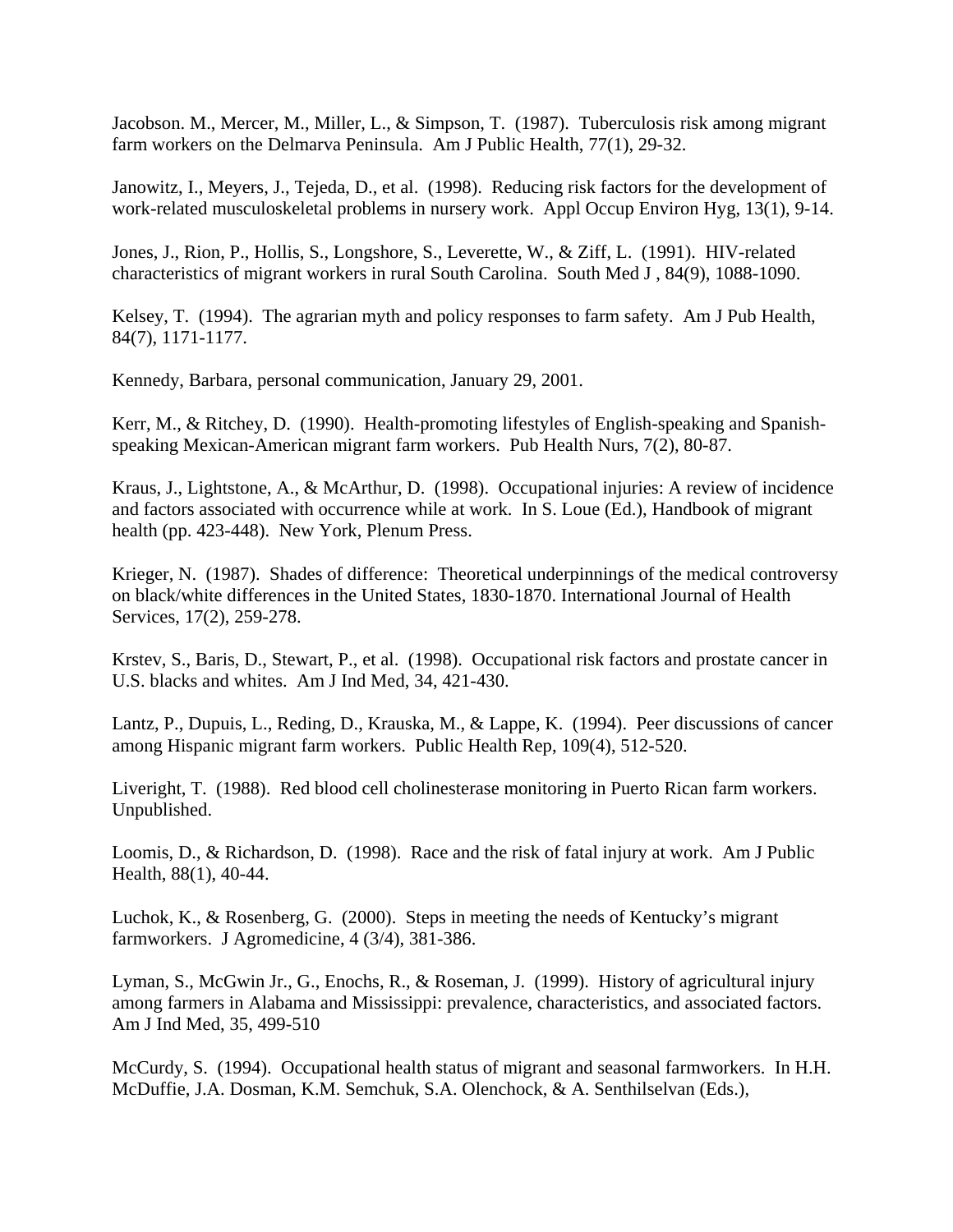Agricultural health and safety: workplace, environment, sustainability (supplement) (pp. 213- 216). Saskatoon, University of Saskatchewan.

McCurdy, S., Arretz, D., & Bates, R. (1997). Tuberculin reactivity among California Hispanic migrant farmworkers. Am J Ind Med, 33, 660-605.

McDermott, S., & Lee, C. (1990). Injury among male migrant farm workers in South Carolina. J Community Health, 15(5), 297-305.

McGreevy, J. (1993). Caring for the health and culture of migrant workers. Pennsylvania Med, 96(9), 16-17.

McGwin Jr., G., Enochs, R., & Roseman, J. (2000). Increased risk of agricultural injury among African-American farm workers form Alabama and Mississippi. Amer J Epidemiol (in press).

Meister, J. (1991). The health of migrant farm workers. Occupational Medicine: State of the Art Reviews, 6(3), 503-518.

Merchant, J., Kross, B., Donham, K., & Pratt, D (Eds.). (1989). Agriculture at risk: A report to the nation. 3rd ed. Iowa City, Iowa: University of Iowa: Institute of Agricultural medicine and Occupational Health.

Meyers, J., Faucett, J., Miles, J., et al. (1999). Effect of reduced load weights on musculoskeletal disorder symptoms in wine grape harvest work. Paper prepared for presentation at the annual meeting of the American Public Health Association.

Meyers, J., Miles, J., Faucett, J., Janowitz, I., Tejeda, D., & Kabashima, J. (1997). Ergonomics in agriculture: workplace priority setting in the nursery industry. Am Ind Hyg Assoc J, 58, 121- 126.

Miles, J., & Steinke, W. (1996). Citrus workers resist ergonomic modifications to picking ladder. J Ag Safety & Health, 2(1), 7-15.

Moses, M. (1989). Pesticide-related health problems and farmworkers. AAOHN Journal, 37(3), 115-130.

Myers, M. (1992, November). The history of safety and health in agriculture. Paper Session 2178, 120th Annual Meeting and Exhibition, American Public Health Association. Washington, D.C.

Myers, J., & Hard, D. (1995). Work-related fatalities in the Agricultural production and services sectors, 1980-1989. Am J Ind Med, 27, 51-63.

Napolitano, M., & Goldberg, B. (1998). Migrant health. In S. Loue (Ed.), Handbook of migrant health (pp. 261-276). New York, Plenum Press.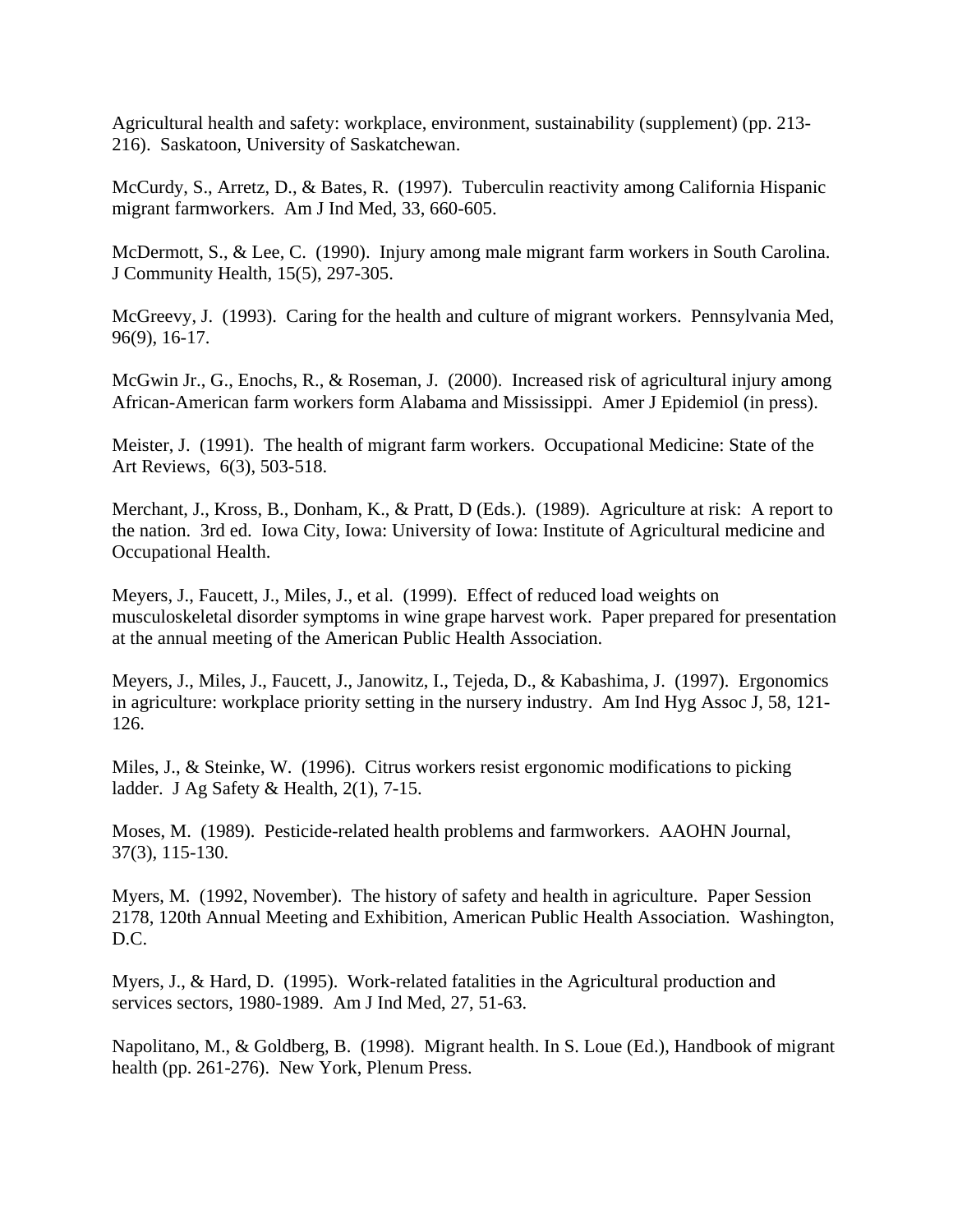O'Malley, M., Mathias, C., & Coye, M. (1989). Epidemiology of pesticide-related skin disease in California agriculture: 1978-1983 (pp.301-304). In J.A. Dosman, & D.W. Cockroft (Eds.), Principles of health and safety in agriculture. Boca Raton, CRC Press, Inc.

Osorio, A., Beckman, J., Geiser, C., Husting, E., Inai, A., & Summerill, K. (1998). California farm survey of occupational injuries and hazards. J Agri Safety & Health, Sp issue (1), 99-108. Osorio, A., Geiser, C., Husting, E., & Summerill, K. (1998). Farm injury surveillance in two California counties—General findings. J Agri Safety & Health, SI (1): 89-98.

Perfecto, I., & Velasquez, B. (1992). Farmworkers: among the least protected. EPA Journal, 18, 13-14.

Policy and Research, National Coalition of Hispanic Health and Human Services Organizations. (1995). Meeting the health promotion needs of Hispanic communities. Am J Health Promotion, 9(4), 300-311.

Poss, J., & Meeks, B. (1994). Meeting the health care needs of migrant farmworkers: the experience of the Niagara County Migrant Clinic. J Community Health Nurs, 11(4), 219-228.

Quandt, S., Arcury, T., Austin, C., & Saavedra, R. (1998). Farmworker and farmer perceptions of farmworker agricultural chemical exposure in North Carolina. Human Oragnization, 57(3), 359-368.

Quandt, S., Arcury, T., Presser, J., Norton, D., & Austin, C. (2000). Migrant farm workers and Green Tobacco Sickness: new issues for an understudied disease. Am J Ind Med, 37, 307-315.

Richardson, D., Loomis, D., Wolf, S., & Gregory, E. (1997). Fatal agricultural injuries in North Carolina by race and occupation, 1977-1991. Am J Ind Med, 31, 452-458.

Robinson, J. (1989). Exposure to occupational hazards among Hispanics, Black, and non-Hispanic whites in California. Am J Public Health, 79(5), 629-630.

Sakala, C. (1987). Migrant and seasonal farm workers in the United States: A review of health, hazards, status, and policy. IMR, xxi (3), 659-687.

Samet, J., & Coultas, D. (1992). Reduced forced vital capacity in California grape workers: what does it mean? Am Rev Respir Dis, 145, 255-256.

Sandaus, S. (1998). Migrant health: a harvest of poverty. AJN, 98(9), 52.

Schoonover Smith, L., & Gentry, D. (1987). Migrant farm workers' perceptions of support persons in a descriptive community survey. Public Health Nurs, 4(1), 21-28.

Simmons, J., Hull, P., Rogers, E., & Hart, R. (1989). Tuberculosis control migrant study of 1988. NCMJ , 50(6), 309-310.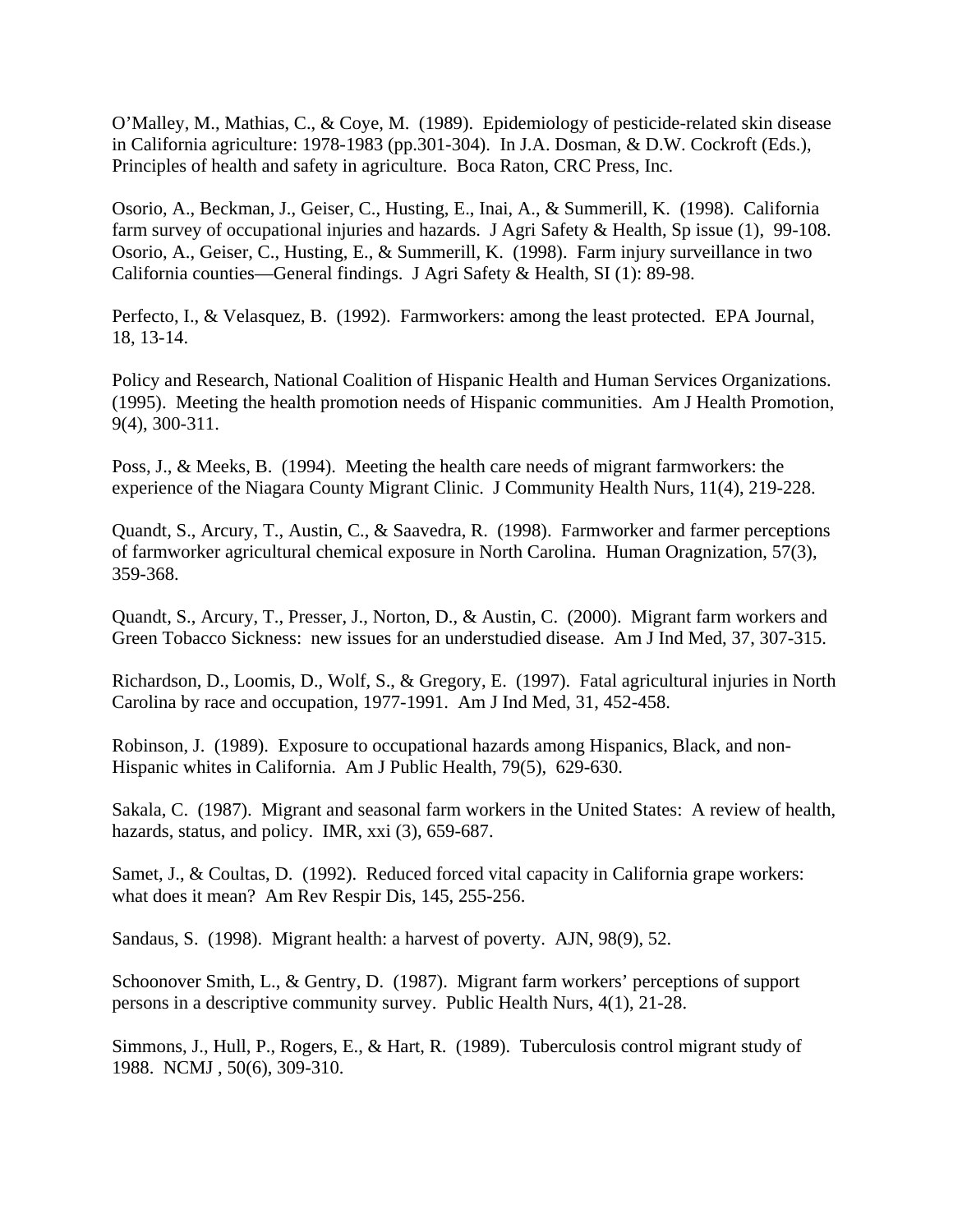Skaer, T., Robison, L., Sclar, D., Harding, G. (1996). Cancer-screening determinants among hispanic women using migrant health clinics. J Health Care Poor Underserved, 7(4), 338-354.

Slesinger, D. (1992). Health status and needs of migrant farm workers in the United States: A literature review. J Rural Health, 8(3), 227-234.

Slesinger, D., & Ofstead, C. (1993). Economic and health needs of Wisconsin migrant farm workers. J RuralHealth, 9(2), 138-148.

Snider Jr, D., Seggerson, J., & Hutton, M. (1991). Tuberculosis and migrant farm workers [Editorial]. JAMA, 265 (13), 1732.

Stallones, L., & Sweiter, K. (1999). Fatal head injuries among Hispanic farm workers and farmers in Colorado, 1983-1992. J Agri Safety Health, 5(2), 155-169.

Stiles, M., & Grieshop, J. (1999). Impacts of culture on driver knowledge and safety device usage among Hispanic farm workers. Accid Anal Prev, 31, 235-241.

Stilp, F. (1994). The migrant health program in the United States: a personal view from the front line. Migrant World, 22(4), 13-21.

Van Der Gulden, J., & Vogelzang, P. (1996). Farmers at risk for prostate cancer. British J Urology, 77, 6-14.

Villarejo, D., & Baron, S. (1999). The occupational health status of hired farm workers. Occup Med: State Art Reviews, 14(3), 613-635.

Villarejo, D., Lighthall, D., Williams III, D., et al. (2000, November 21). Suffering in silence: A report on the health of California's agricultural workers [ Report]. Retrieved December 28, 1999, from the World Wide Web: http://www.cirsinc.org/report.doc

Warrick, L., Wood, A., Meister, J., & de Zapien, J. (1992). Evaluation of a peer health worker prenatal outreach and education program for Hispanic farm worker families. J Community Health, 17(1), 13-26.

White-Means, S. (1991a). The economic returns from investment in physical and mental health: A case study of migrant farmworkers in rural New York. In P. Chi, S. White-Means, & J. McClain. Research on Migrant Farmworkers in New York State (pp. 191-206). Ithaca, NY: Cornell Migrant Program, Cornell University.

White-Means, S. (1991b). Health characteristics and utilization of public sector health facilities among migrant farmworkers in Orange County, New York. In P. Chi, S. White-Means, & J. McClain. Research on Migrant Farmworkers in New York State (pp. 108-130). Ithaca, NY: Cornell Migrant Program, Cornell University.